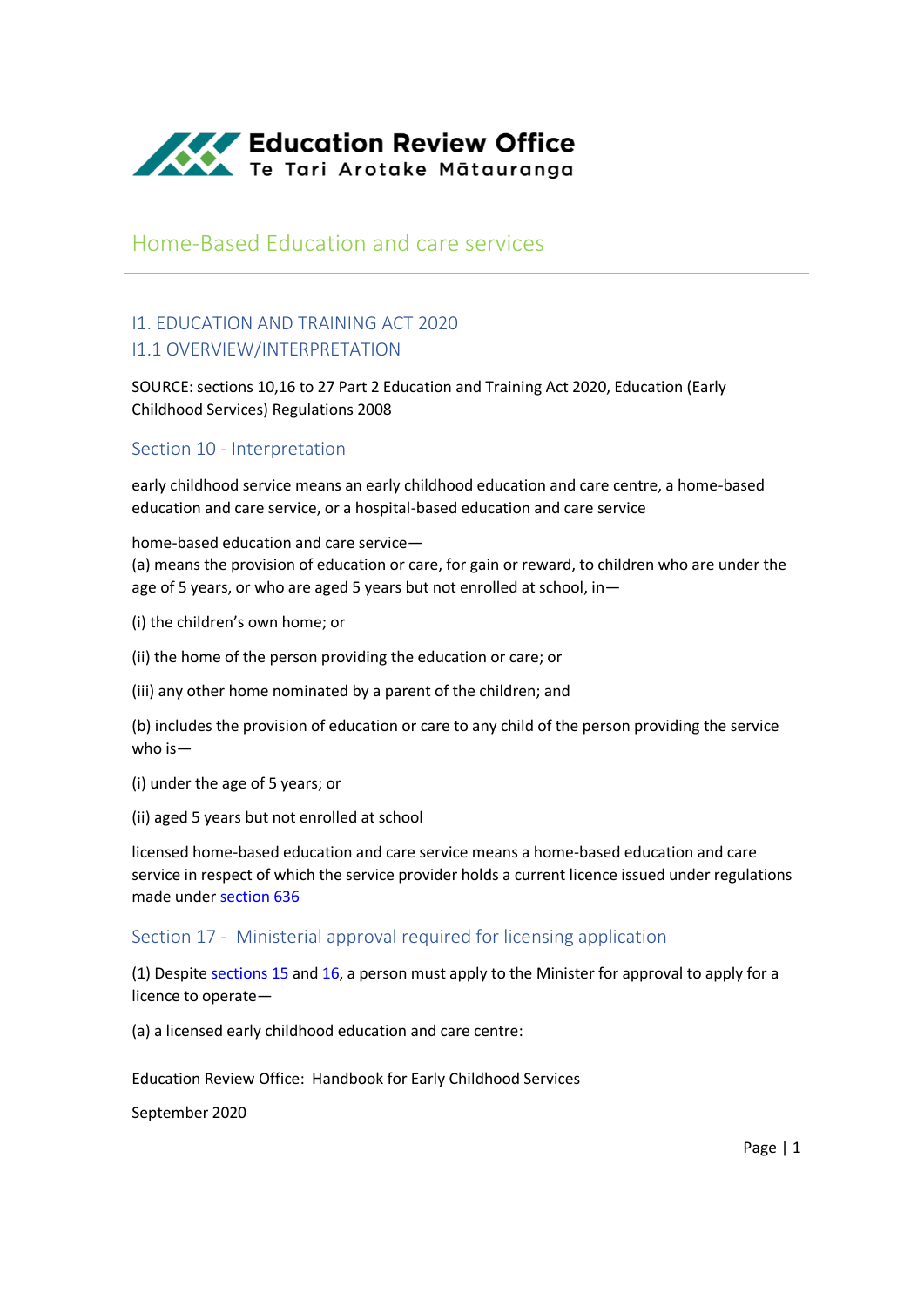(b) a licensed home-based education and care service:

(c) a licensed hospital-based education and care service.

(2) The Minister may grant approval, but, before doing so, must take into account—

(a) the relevant attributes of the area to be served, including (without limitation) the demography of the area, the needs of the communities in the area, the needs of the children in the area, and the availability of services in the area with different offerings (for example, the provision of te reo Māori); and

(b) the suitability of the applicant and of every person involved in the governance of the proposed service, which, as a minimum, requires the Minister to determine whether each person—

(i) is a fit and proper person; and

(ii) has obtained a satisfactory Police vet for the purposes of the application; and

(c) the applicant's financial position; and

(d) the licensing history of—

(i) any other early childhood services previously or currently owned, operated, or managed by, or otherwise connected with, the applicant; and

(ii) every person involved in the governance of the proposed service.

(3) If the Minister considers this information insufficient to decide whether to grant approval, the Minister may ask the applicant to supply more information.

(4) The applicant may not apply for a licence without the Minister's approval.

(5) Approval to apply for a licence is irrelevant to the granting of a licence (as a licence may only be granted in accordance with regulations made under [section 636\)](http://www.legislation.govt.nz/act/public/2020/0038/latest/whole.html?search=ta_act_E_ac%40ainf%40anif_an%40bn%40rn_25_a&p=1#LMS171321).

(6) An approval expires 2 years after the date on which it is given; however, the Minister may, on application before the expiry, extend the expiry date if the Minister thinks fit to do so in the circumstances.

### Section 18 - Persons approved to apply for licence must be fit and proper

(1) In assessing whether a person is a fit and proper person to be granted approval to apply for a licence unde[r section 17,](http://www.legislation.govt.nz/act/public/2020/0038/latest/whole.html?search=ta_act_E_ac%40ainf%40anif_an%40bn%40rn_25_a&p=1#LMS274559) the Minister must take into account whether the applicant—

(a) has been convicted of any offence involving harm to children, violence, or fraud:

(b) has any health conditions that may affect the applicant's ability to comply with this Act and the terms of the licence:

Education Review Office: Handbook for Early Childhood Services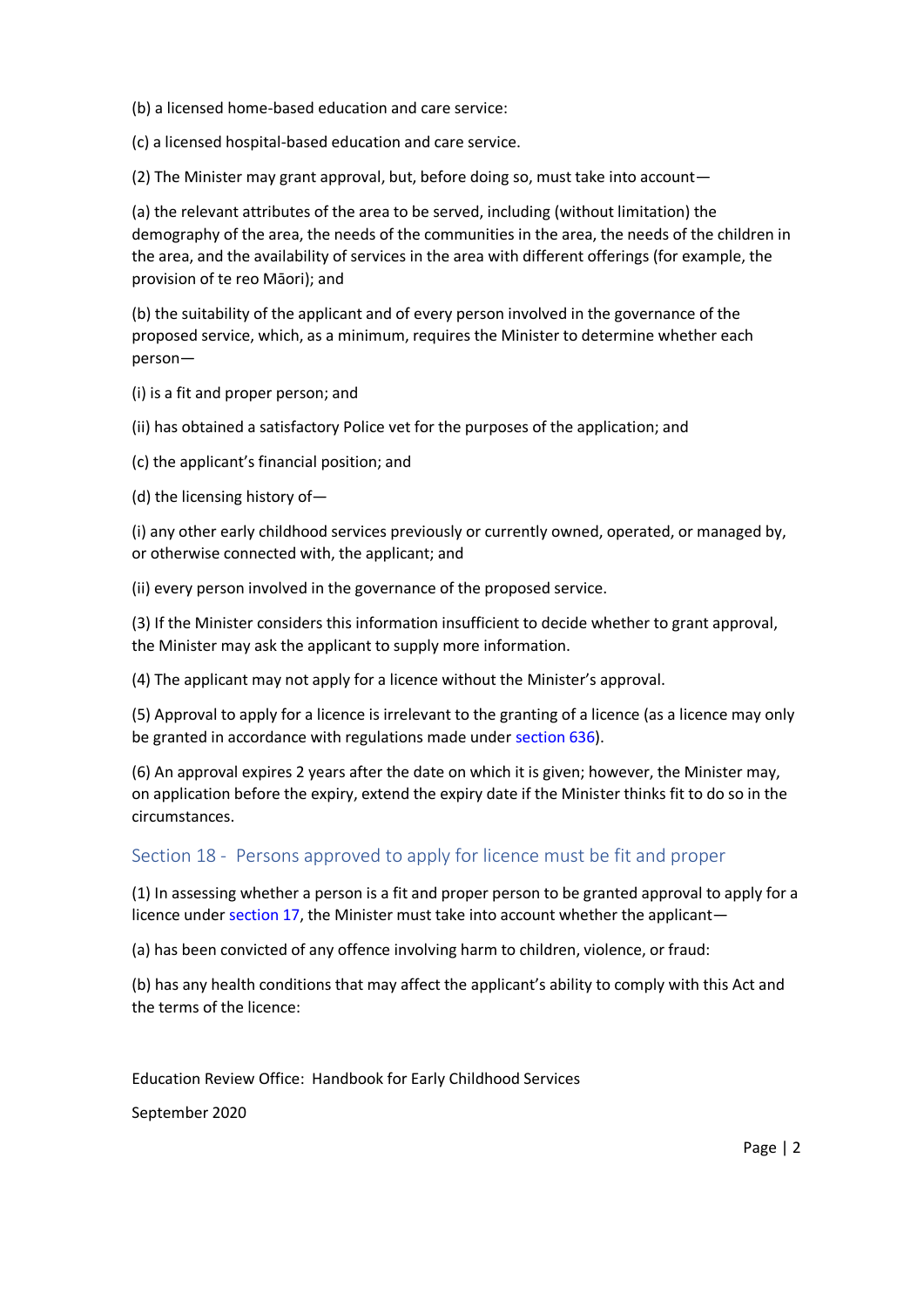(c) is, or has been, subject to a property order or personal order under the Protection of Personal and Property Rights Act 1988:

(d) owes, or has owed, money to the Crown, including in respect of bodies that the applicant has been involved in managing:

(e) has been adjudicated bankrupt under the [Insolvency Act 2006](http://www.legislation.govt.nz/act/public/2020/0038/latest/link.aspx?search=ta_act_E_ac%40ainf%40anif_an%40bn%40rn_25_a&p=1&id=DLM385298) or th[e Insolvency Act 1967:](http://www.legislation.govt.nz/act/public/2020/0038/latest/link.aspx?search=ta_act_E_ac%40ainf%40anif_an%40bn%40rn_25_a&p=1&id=DLM382333)

(f) has been prohibited from being a director or promoter of, or being concerned or taking part in the management of,—

(i) a company under the [Companies Act 1993;](http://www.legislation.govt.nz/act/public/2020/0038/latest/link.aspx?search=ta_act_E_ac%40ainf%40anif_an%40bn%40rn_25_a&p=1&id=DLM319569) or

(ii) any other body corporate:

(g) has, or has had, any role as a governing member of an entity or organisation that became insolvent, including being placed in liquidation, receivership, or voluntary administration:

(h) is, or has been, subject to any prohibition against acting as an employer or an officer of an employer under th[e Employment Relations Act 2000:](http://www.legislation.govt.nz/act/public/2020/0038/latest/link.aspx?search=ta_act_E_ac%40ainf%40anif_an%40bn%40rn_25_a&p=1&id=DLM58316)

(i) has had previous involvement in an early childhood service in respect of which—

(i) an application for a licence was refused; or

(ii) a licence was suspended or cancelled.

#### Section 19 - Requirements for licensed home-based education and care service

(1) A licensed home-based education and care service may be provided to no more than 4 children per home.

(2) While children are participating in the service, the total number of children present in a home in which the service is provided (including those receiving the service) may not be more than 6.

(3) In this section,—

**children** means children aged 13 years or younger (other than children of the educator who are enrolled at school)

#### **educator** means the person who—

(a) provides education and care and comfort directly to children in the person's care; and

(b) attends to the health and safety of those children.

#### Section 22 - Records

The service provider of a licensed early childhood service must keep, and make available to the Secretary on request,—

Education Review Office: Handbook for Early Childhood Services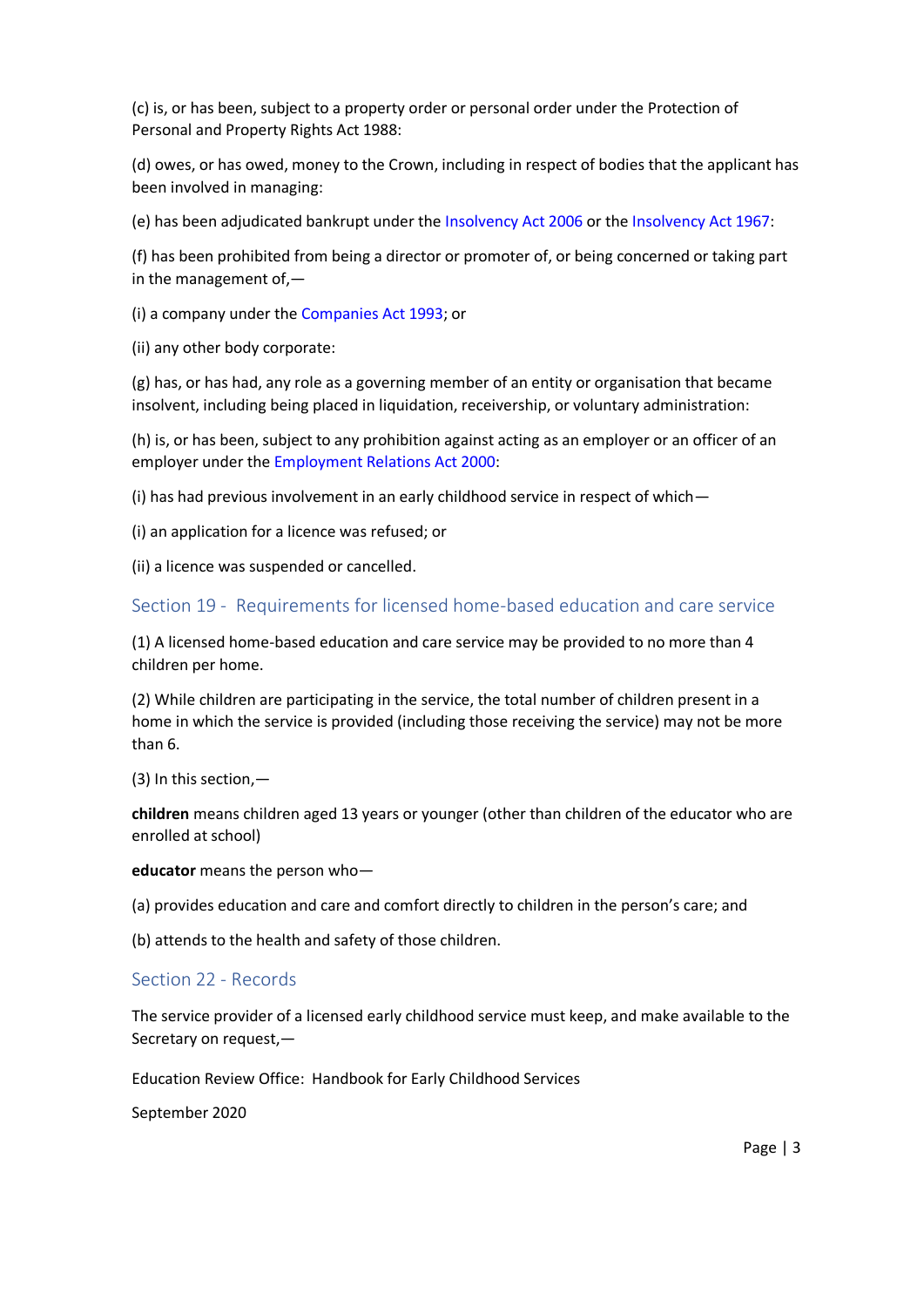(a) a register of the children who attend or have attended the service, specifying the date of birth of each; and

(b) a record of the attendance of children at the service; and

(c) a record of all fees and other charges paid in respect of children's attendance at the service; and

(d) evidence that parents of children attending the service have regularly examined the attendance record; and

(e) any other records that are necessary to enable the service's performance to be monitored adequately

### Section 23 - Curriculum frameworks

(1) The Minister may prescribe or change a curriculum framework for—

(a) licensed early childhood services:

(b) certified playgroups.

(2) The Minister may prescribe or change a curriculum framework only if the Minister has consulted with organisations that the Minister considers represent those likely to be substantially affected by the framework or change.

(3) As soon as practicable after prescribing or changing a curriculum framework, the Minister must give notice in the *Gazette*—

(a) stating that the framework has been prescribed or changed; and

(b) setting out the framework or change, or stating where a copy of the framework or change can be obtained.

(4) The notice may specify—

(a) different commencement dates for different provisions of the curriculum framework or for different purposes; and

(b) a transitional period during which service providers may elect to comply with another specified curriculum requirement.

(5) A service provider must implement any applicable curriculum framework in accordance with any regulations made under [section 636](http://www.legislation.govt.nz/act/public/2020/0038/latest/whole.html?search=ta_act_E_ac%40ainf%40anif_an%40bn%40rn_25_a&p=1#LMS171321) o[r 637.](http://www.legislation.govt.nz/act/public/2020/0038/latest/whole.html?search=ta_act_E_ac%40ainf%40anif_an%40bn%40rn_25_a&p=1#LMS171328)

## Section 24 - Prohibition on corporal punishment and seclusion in early childhood services

(1) A person must not—

Education Review Office: Handbook for Early Childhood Services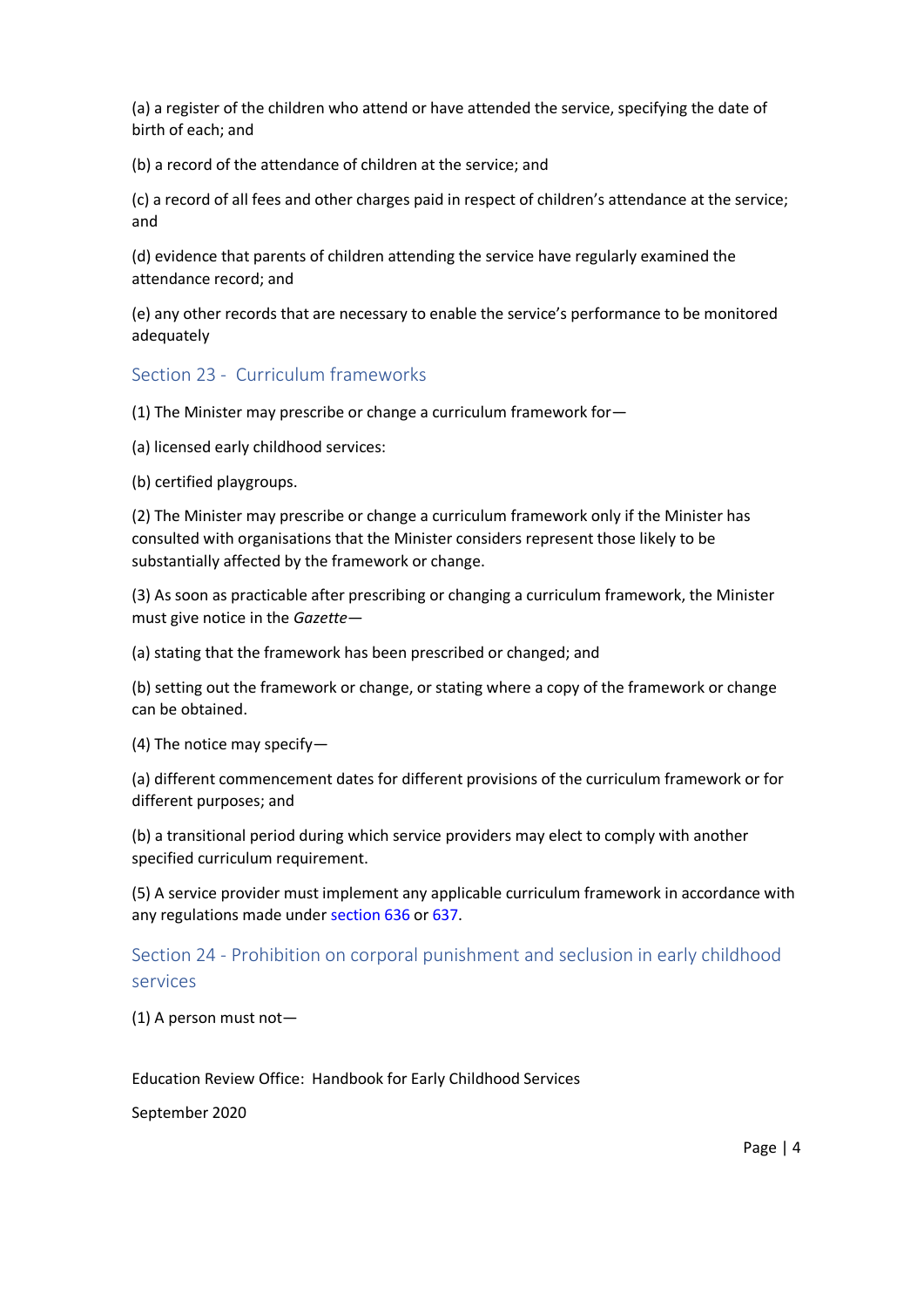(a) use force, by way of correction or punishment, toward a child enrolled at or attending an early childhood service; or

(b) seclude a child enrolled at or attending an early childhood service.

(2) In this section, **person** means an individual who—

(a) is employed or engaged by a service provider of an early childhood service; or

(b) is supervising or controlling a child on behalf of a service provider of an early childhood service; or

(c) owns, manages, or controls an early childhood service.

### Section 25 - Police vetting in respect of early childhood services

A service provider of a licensed early childhood service must obtain Police vets of non-teaching and unregistered employees, contractors, and other adults in accordance with [Schedule 4.](http://www.legislation.govt.nz/act/public/2020/0038/latest/whole.html?search=ta_act_E_ac%40ainf%40anif_an%40bn%40rn_25_a&p=1#LMS176165)

Section 27 - Parent's right of entry

The parent of a child has a right to enter the premises of a licensed early childhood education and care centre or a licensed home-based education and care service when the child is there unless the parent—

(a) is required to comply with—

(i) a court order that prohibits access to, or contact with, the child (either generally or when attending the centre or service); or

(ii) a warning under [section 4](http://www.legislation.govt.nz/act/public/2020/0038/latest/link.aspx?search=ta_act_E_ac%40ainf%40anif_an%40bn%40rn_25_a&p=1&id=DLM36944#DLM36944) of the Trespass Act 1980 to stay off the premises; or

(b) is suffering from a contagious or infectious disease likely to have a detrimental effect on the children if passed on to them; or

(c) is, in the opinion of a person responsible for the operation of the centre or service,  $-$ 

(i) under the influence of alcohol or any other substance that has a detrimental effect on the functioning or behaviour of the person; or

(ii) exhibiting behaviour that is, or is likely to be, disruptive to the effective operation of the centre or service.

Early childhood services

Section 624 - Power to enter and inspect, without warrant, homes used by licensed home-based education and care services

Education Review Office: Handbook for Early Childhood Services (1) For the purposes of enabling the functions of the Chief Review Officer to review and evaluate curriculum delivery and health and safety performance in a home used by a licensed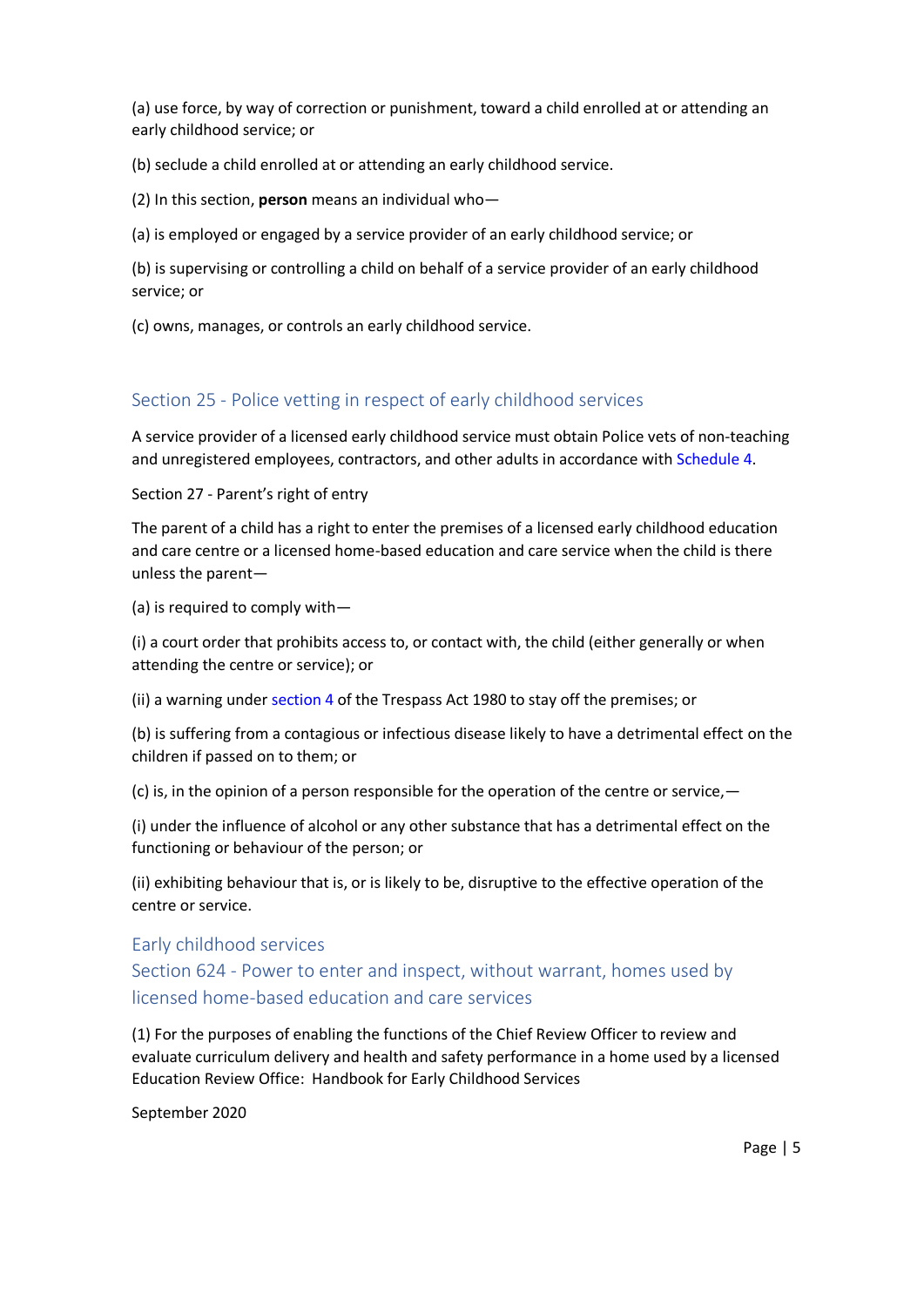home-based education and care service, a review officer may, at any reasonable time and having given reasonable notice to the relevant service provider, enter the home, and—

(a) conduct inspections or inquiries, including (without limitation) observing any children present in the home who are receiving the service:

(b) require the person providing the service in the home—

(i) to make available documents or information, and permit the review officer to make copies or extracts of the documents or information, relating to curriculum delivery and health and safety performance of the service in the home:

(ii) to make or provide statements, in any form and manner the review officer specifies, about any matters relating to curriculum delivery and health and safety performance of the service in the home:

(c) inspect the work of any person to whom the service is (or has been) provided:

(d) meet and talk with the person providing the service in the home or any person to whom the service is being provided.

(2) If a service provider receives a notice, the service provider must provide the Education Review Office with a list of the addresses of all the homes where the service provider provides a licensed home-based education and care service.

(3) A review officer may only inspect those areas of a home that are used to provide the licensed home-based education and care service.

(4) A review officer may request those given notice to provide, before the entry, information that is reasonably necessary or desirable to carry out the inspection or inquiries.

(5) The request may be part of the notice.

Section 625 - Review officers to prove identity before acting under section 624

A review officer who enters any place under the authority of [section 624](http://www.legislation.govt.nz/act/public/2020/0038/latest/whole.html?search=ta_act_E_ac%40ainf%40anif_an%40bn%40rn_25_a&p=1#LMS171343) must, on first entering and, if requested at any later time, produce to the person apparently in charge the review officer's certificate of designation.

• Enabling [the Education Review Office \(ERO\) to enter a home where home-based early](https://www.education.govt.nz/our-work/legislation/education-and-training-act-2020/changes-relating-to-early-childhood-education-ece-me-nga-kohanga-reo/#enterahome)  [learning is being provided](https://www.education.govt.nz/our-work/legislation/education-and-training-act-2020/changes-relating-to-early-childhood-education-ece-me-nga-kohanga-reo/#enterahome)

# Education (Early Childhood Services) Regulations 2008 Regulation 3 – Interpretation

**early childhood service** has the same meaning as in [section 10\(1\)](http://www.legislation.govt.nz/regulation/public/2008/0204/latest/link.aspx?search=ta_regulation_E_rc%40rinf%40rnif_an%40bn%40rn_25_a&p=1&id=LMS171311#LMS171311) of the Act

**educator**, in relation to a licensed home-based education and care service, means the person who—

Education Review Office: Handbook for Early Childhood Services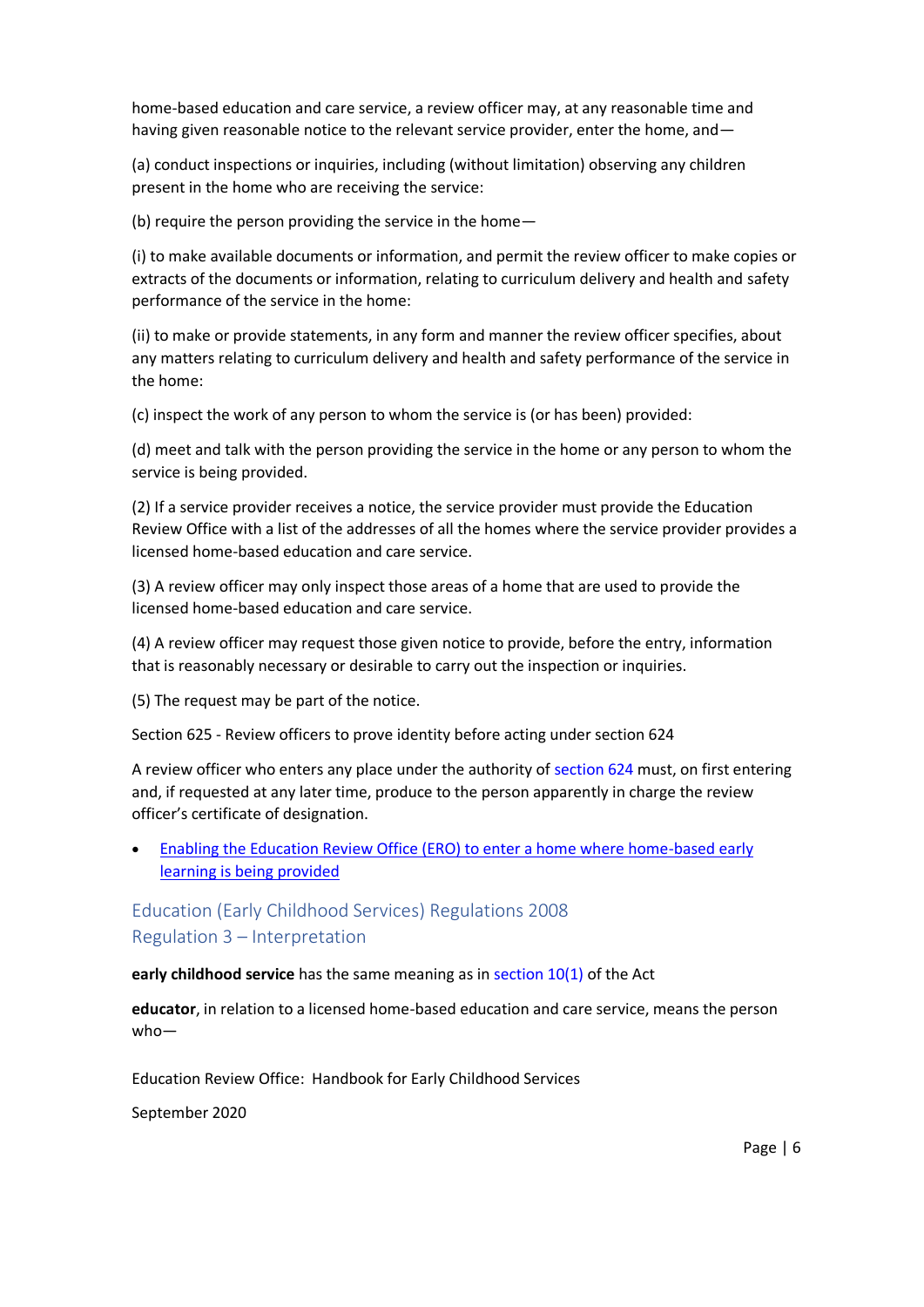- (a) provides education and care and comfort directly to children in his or her care; and
- (b) attends to the health and safety of those children

**licensed home-based education and care service** has the same meaning as in [section 10\(1\)](http://www.legislation.govt.nz/regulation/public/2008/0204/latest/link.aspx?search=ta_regulation_E_rc%40rinf%40rnif_an%40bn%40rn_25_a&p=1&id=LMS171311#LMS171311) of the Act

#### **person responsible** means,—

(c) in relation to a licensed home-based education and care service, the co-ordinator who has primary responsibility for—

(i) overseeing the education and care, comfort, and health and safety of the children; and

(ii) without limiting subparagraph (i), providing professional leadership and support to educators within the service

#### **service provider** has the same meaning as in [section 10\(1\)](http://www.legislation.govt.nz/regulation/public/2008/0204/latest/link.aspx?search=ta_regulation_E_rc%40rinf%40rnif_an%40bn%40rn_25_a&p=1&id=LMS171311#LMS171311) of the Act

#### [Licensing](http://www.legislation.govt.nz/regulation/public/2008/0204/latest/link.aspx?search=ta_regulation_E_rc%40rinf%40rnif_an%40bn%40rn_25_a&p=1&id=DLM1412557)

| 5 | <b>Applications for licences</b>              |
|---|-----------------------------------------------|
| 6 | What details must be included in applications |
| 7 | Applicant must make statutory declaration     |
| 8 | Fit and proper persons                        |

# Regulation 10 - Additional requirements where application relates to home-based service

Every application for a licence to operate a home-based education and care service must be accompanied by the full address of each of the premises to be used for the provision of the service

Regulation 28 - Additional requirements for licensed home-based education and care service

(1) A service provider who operates a licensed home-based education and care service must—

(a) maintain a list of the homes used in connection with the service and make it available on request to the Secretary; and

(b) ensure that the requirements of these regulations are being complied with in respect of each home used in connection with the service; and

Education Review Office: Handbook for Early Childhood Services (c) ensure that he, she, or it can cease to provide the service at any home in respect of which the requirements of these regulations are not being satisfied; and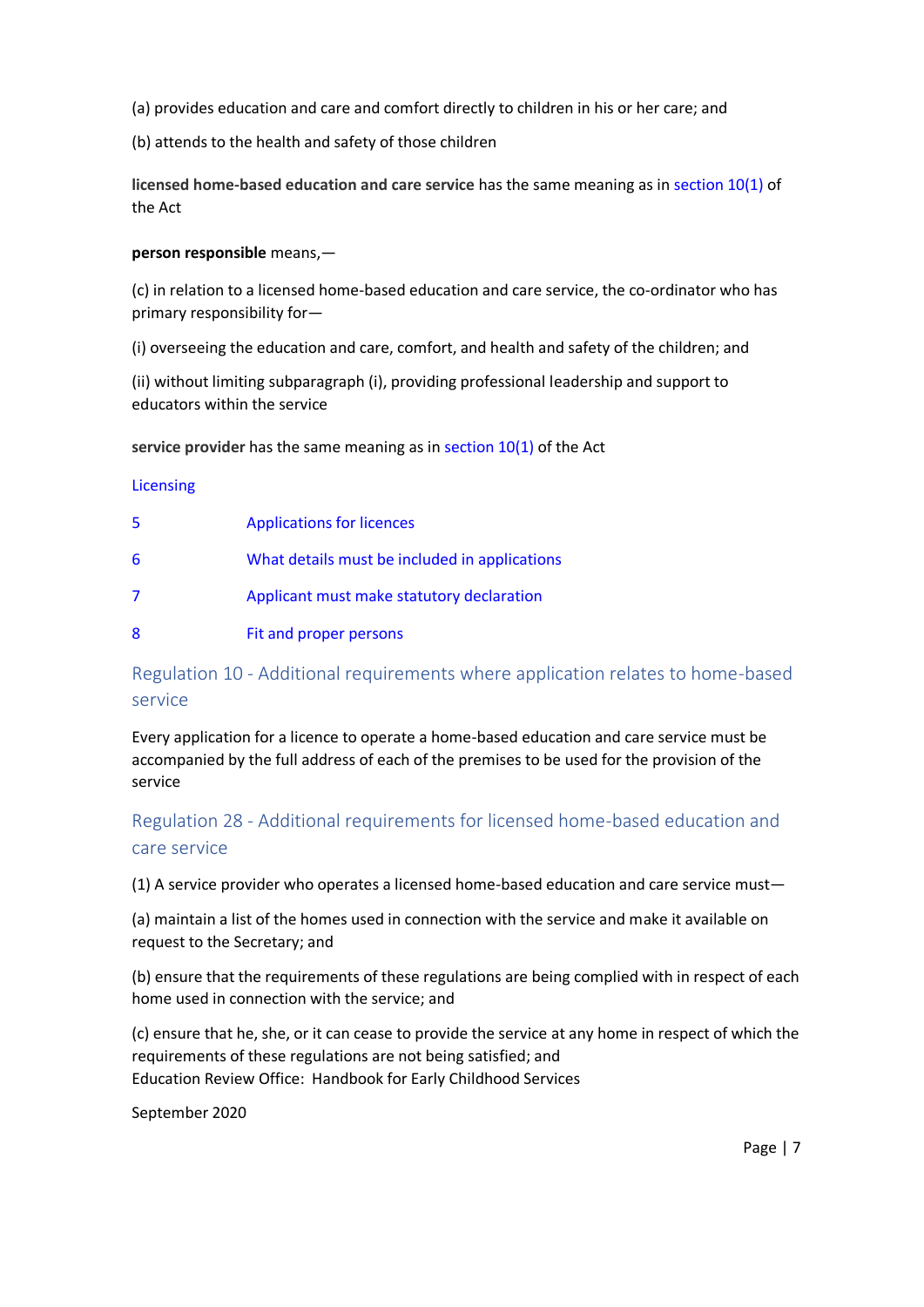(d) ensure that he, she, or it has access to all premises while children are participating in the service at those premises.

(2) The person responsible for a licensed home-based education and care service must—

(a) contact each educator engaged in the service at least once per fortnight; and

(b) visit each educator engaged in the service at least once per month; and

(c) take all reasonable steps each month to observe each child participating in the service while that child is receiving education and care.

(3) Subclause (2) does not apply in respect of a home-based education and care service during any period when the service is closed for a fortnight or longer.

## Regulation 29 - Effect of licence

(1) The holder of a licence issued under these regulations is the service provider (whether or not the application is made by the service provider in person or another person or persons on behalf of the service provider).

(2) A licence to operate a centre or to provide hospital-based education and care is a licence that applies in respect of the premises or hospital identified in the licence.

(3) A licence to provide home-based education and care—

(a) must authorise the provision of education and care at 1 or more premises; but

(b) need not identify any particular premises at which the education and care is to be provided

Regulation 54 - Miscellaneous variations to operation of minimum standards

(1) A licensed hospital-based education and care service is,—

(a) in relation to any matter covered by requirements in the [Health and Disability Services](http://www.legislation.govt.nz/regulation/public/2008/0204/latest/link.aspx?search=ta_regulation_E_rc%40rinf%40rnif_an%40bn%40rn_25_a&p=1&id=DLM119974)  [\(Safety\) Act 2001](http://www.legislation.govt.nz/regulation/public/2008/0204/latest/link.aspx?search=ta_regulation_E_rc%40rinf%40rnif_an%40bn%40rn_25_a&p=1&id=DLM119974) (the **HDSS Act**) or standards made under or referred to in that Act that are also covered by the requirements of standards imposed by these regulations, deemed to comply with the standards imposed by these regulations if the service complies with—

(i) the requirements of the HDSS Act; and

(ii) any standards made under or referred to in that Act; but

(b) required to comply with standards imposed by these regulations to the extent that they deal with matters not covered in the HDSS Act and any standards made under or referred to in that Act.

(2) The Secretary may direct a service provider to staff a service otherwise than in accordance with [regulation 44\(1\)\(b\)](http://www.legislation.govt.nz/regulation/public/2008/0204/latest/whole.html?search=ta_regulation_E_rc%40rinf%40rnif_an%40bn%40rn_25_a&p=1#DLM1412611) and [Schedule 2](http://www.legislation.govt.nz/regulation/public/2008/0204/latest/whole.html?search=ta_regulation_E_rc%40rinf%40rnif_an%40bn%40rn_25_a&p=1#DLM1412637) by increasing the level or kind of staffing required

Education Review Office: Handbook for Early Childhood Services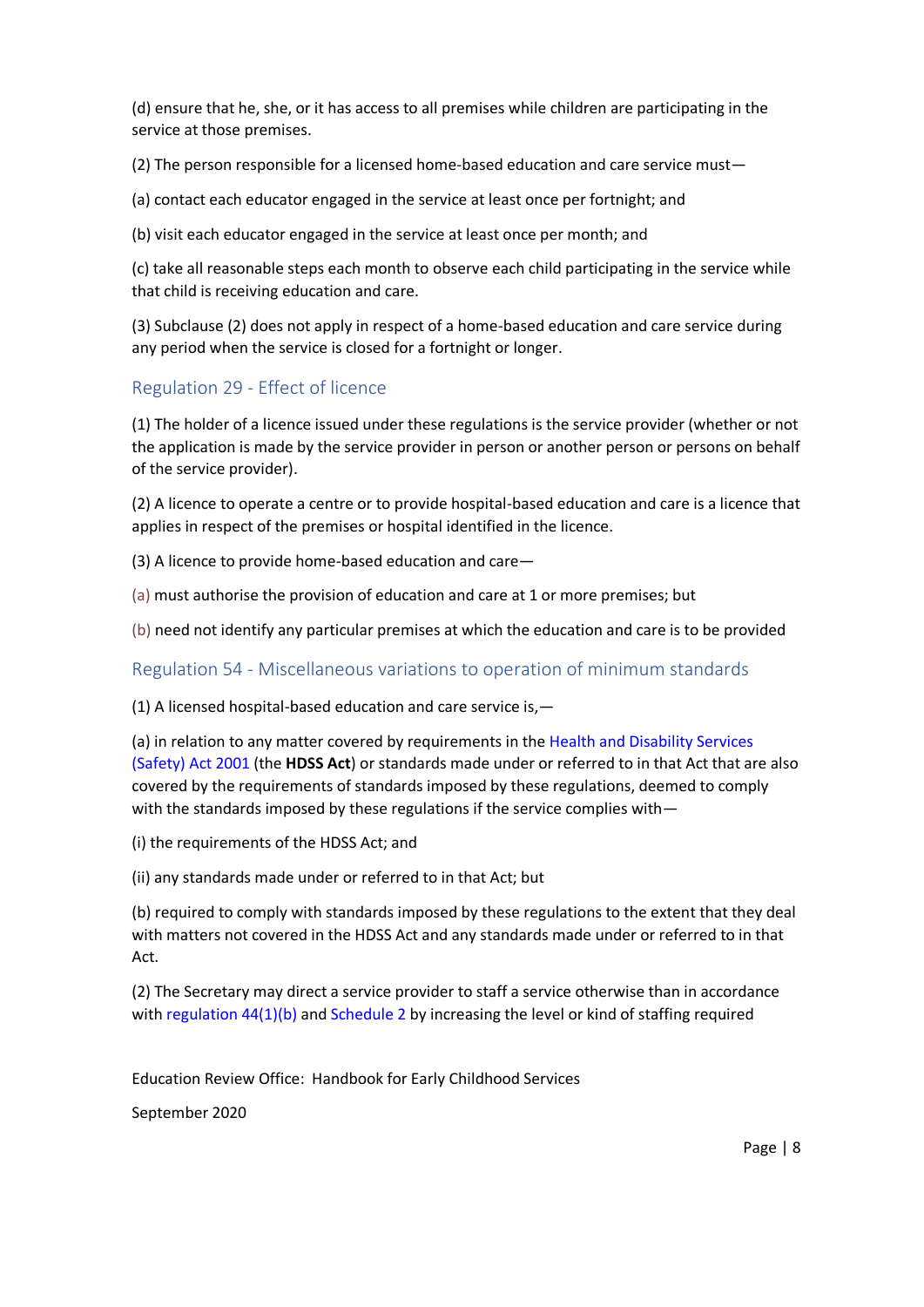beyond that required by Schedule 2 if the Secretary considers it necessary to do so, having regard to—

(a) the needs and ages of the children; and

(b) the design and construction of the premises where the service operates.

(3) The Secretary may direct that the outdoor area requirements that apply to a centre under [regulation 45\(1\)\(b\)](http://www.legislation.govt.nz/regulation/public/2008/0204/latest/whole.html?search=ta_regulation_E_rc%40rinf%40rnif_an%40bn%40rn_25_a&p=1#DLM1412618) and [Schedule 4](http://www.legislation.govt.nz/regulation/public/2008/0204/latest/whole.html?search=ta_regulation_E_rc%40rinf%40rnif_an%40bn%40rn_25_a&p=1#DLM1412645) be relaxed in a manner and to an extent specified by the Secretary, or dispensed with, if no child attends the centre for more than 2 hours on any one day.

(4) The service provider of a licensed home-based education and care service must ensure that—

(a) no more than 2 children aged under 2 years receive education and care, as part of the service, in the same home at the same time, unless they are siblings; and

(b) if more than 3 siblings aged under 2 years are receiving education and care, in the same home at the same time, there are 2 educators present.

(5) If there is any inconsistency between this regulation and any of [regulations 41 to 47,](http://www.legislation.govt.nz/regulation/public/2008/0204/latest/whole.html?search=ta_regulation_E_rc%40rinf%40rnif_an%40bn%40rn_25_a&p=1#DLM1412606) this regulation prevails.

### Regulation 56 - Ill-treatment of children

(1) In order to ensure that the standards set out in this Part are complied with, the service provider of a licensed service and any educator who provides education and care for a licensed home-based education and care service must comply with subclause (2) if the service provider or educator has reasonable grounds to believe that a person employed or engaged in the service, or any other person,—

(a) has physically ill-treated or abused a child or committed a crime against children; or

(b) in guiding or controlling a child, has subjected the child to solitary confinement, immobilisation, or deprivation of food, drink, warmth, shelter, or protection.

(2) The service provider and the educator must ensure that—

(a) the person is excluded from coming into contact with the children participating in the service or, as the case requires, the children being educated by the educator; and

(b) if satisfied that it is necessary to do so to ensure that no child is ill-treated, ensure that the person is excluded from the service and does not enter or remain in any premises where the service is provided while it is being provided, or as the case requires, is excluded from the home and does not enter it or remain in it while the educator is providing education and care.

Education Review Office: Handbook for Early Childhood Services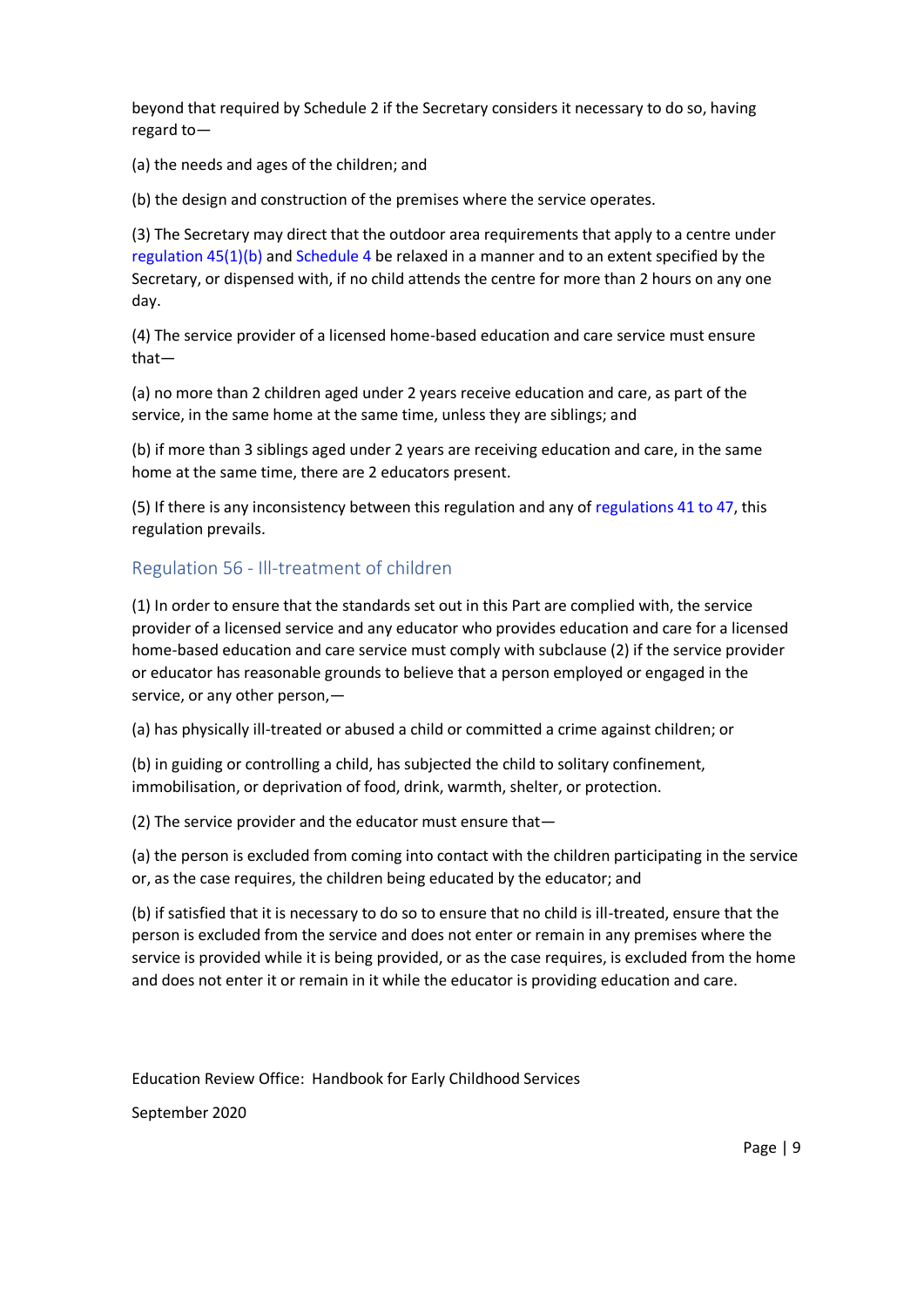## Regulation 57 - Health and safety of children

(1) In order to ensure that the standards set out in this Part are complied with, the service provider of a licensed service and any educator who provides education and care for a licensed home-based education and care service must comply with subclause (2), if the service provider or educator has reasonable grounds to believe that a person employed or engaged in the service, or any other person,—

(a) is in a state of physical or mental health that presents any risk of danger to children; or

(b) has an infectious or contagious disease or condition.

(2) The service provider and the educator must ensure that—

(a) the person is excluded from coming into contact with the children participating in the service or, as the case requires, the children being educated by the educator; and

(b) if satisfied that it is necessary to do so to ensure that no child becomes ill, ensure that the person is excluded from the service and does not enter or remain in any premises where the service is provided while it is being provided or, as the case requires, is excluded from the home and does not enter it or remain in it while the educator is providing education and care.

(3) This regulation does not apply in respect of a licensed hospital-based education and care service to which the [Health and Disability Services \(Safety\) Act 2001](http://www.legislation.govt.nz/regulation/public/2008/0204/latest/link.aspx?search=ta_regulation_E_rc%40rinf%40rnif_an%40bn%40rn_25_a&p=1&id=DLM119974) applies.

# Regulation 58 - Collection of children from centres and home-based education and care services

(1) The service provider of a centre must ensure that no child leaves the centre with any person, unless the person—

(a) has the role of providing day-to-day care for the child; or

(b) is authorised in writing to take the child by a person who has the role of providing day-to-day care for the child.

(2) The service provider of a home-based education and care service must ensure that no child leaves the care of the educator with any person, unless the person—

(a) has the role of providing day-to-day care for the child; or

**Children Act 2014** – refer **H4** of Handbook

Food safety for ECE services – refer H5 of Handbook

Education Review Office: Handbook for Early Childhood Services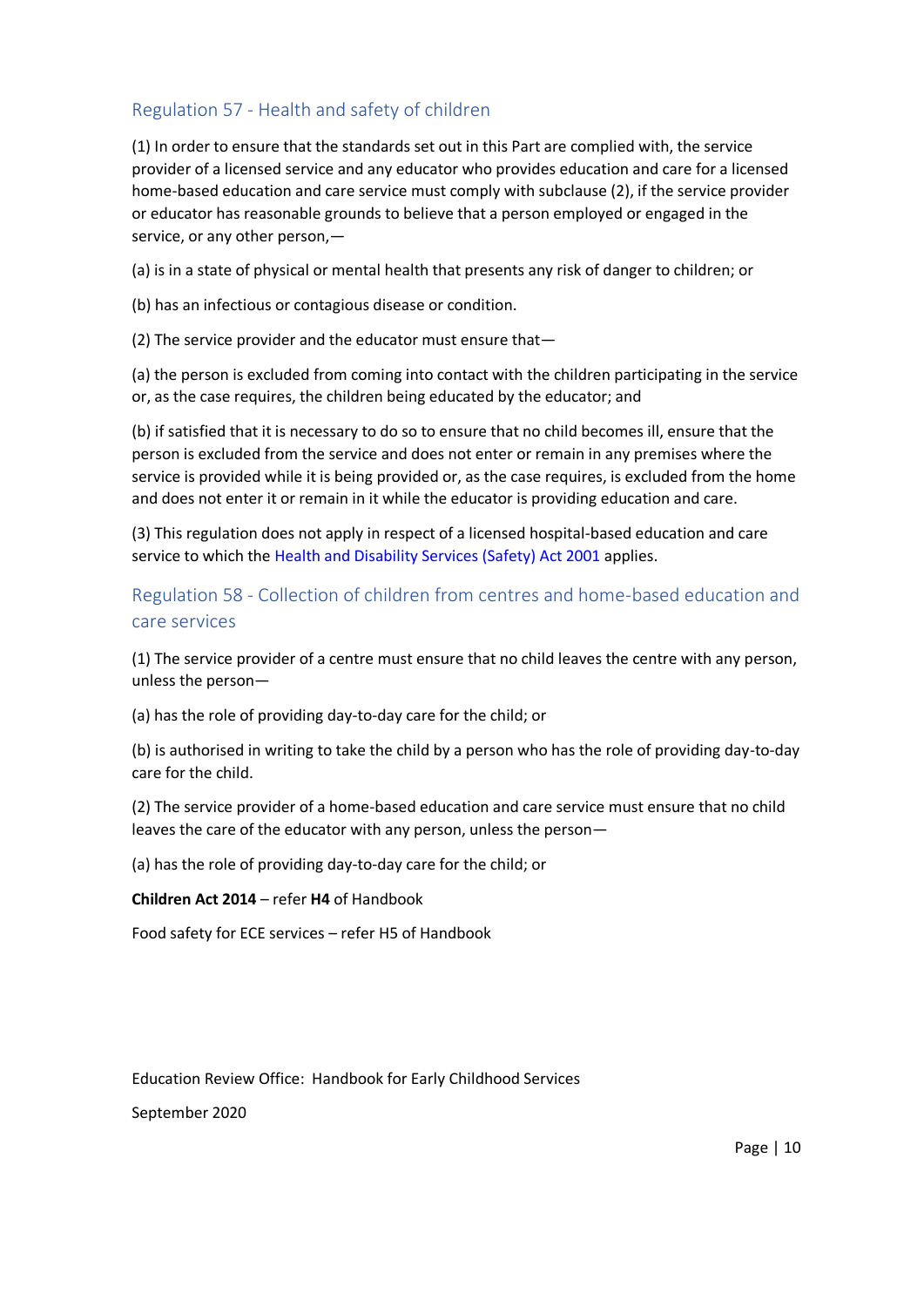### I2 LICENSING CRITERIA

### I2.1 LICENSING CRITERIA FOR HOME-BASED EDUCATION AND CARE SERVICES

*SOURCE: Licensing Criteria for Home-based Education and Care Services 2008 [Ministry of Education publication] 1*

PURSUANT to regulation 41 of the Education (Early Childhood Services) Regulations 2008, the Minister of Education prescribes the following criteria.

1 **Title and commencement** – these criteria may be cited as the Licensing Criteria for Home-based Education and Care Services 2008.

These criteria came into force on 1 December 2008. Since then, there have been 3 sets of amendments. These took place on 28 August 2009, 21 July 2011 and 21 May 2015 and 25 November 2016.

- 2 **Application** these criteria apply to all Home-based Education and Care services as defined in Education and Training Act 2020
- 3 Explanatory information in these criteria:
- (a) a copy of the minimum standard in each regulation is set out, followed by the criteria against which compliance will be assessed; and
- (b) any specific documentation requirements to demonstrate compliance with a criterion are set out below the relevant criterion.
	- 4 **Interpretation –** for the purpose of these criteria, unless the context indicates otherwise:

Education Review Office: Handbook for Early Childhood Services

September 2020

1

<sup>1</sup> *[Licensing Criteria for Home-based Education and Care Services 2008](http://www.education.govt.nz/assets/Documents/Early-Childhood/Licensing-criteria/Home-based-ECE-services/Licensing-Criteria-Nov-2016-Home-based.pdf)*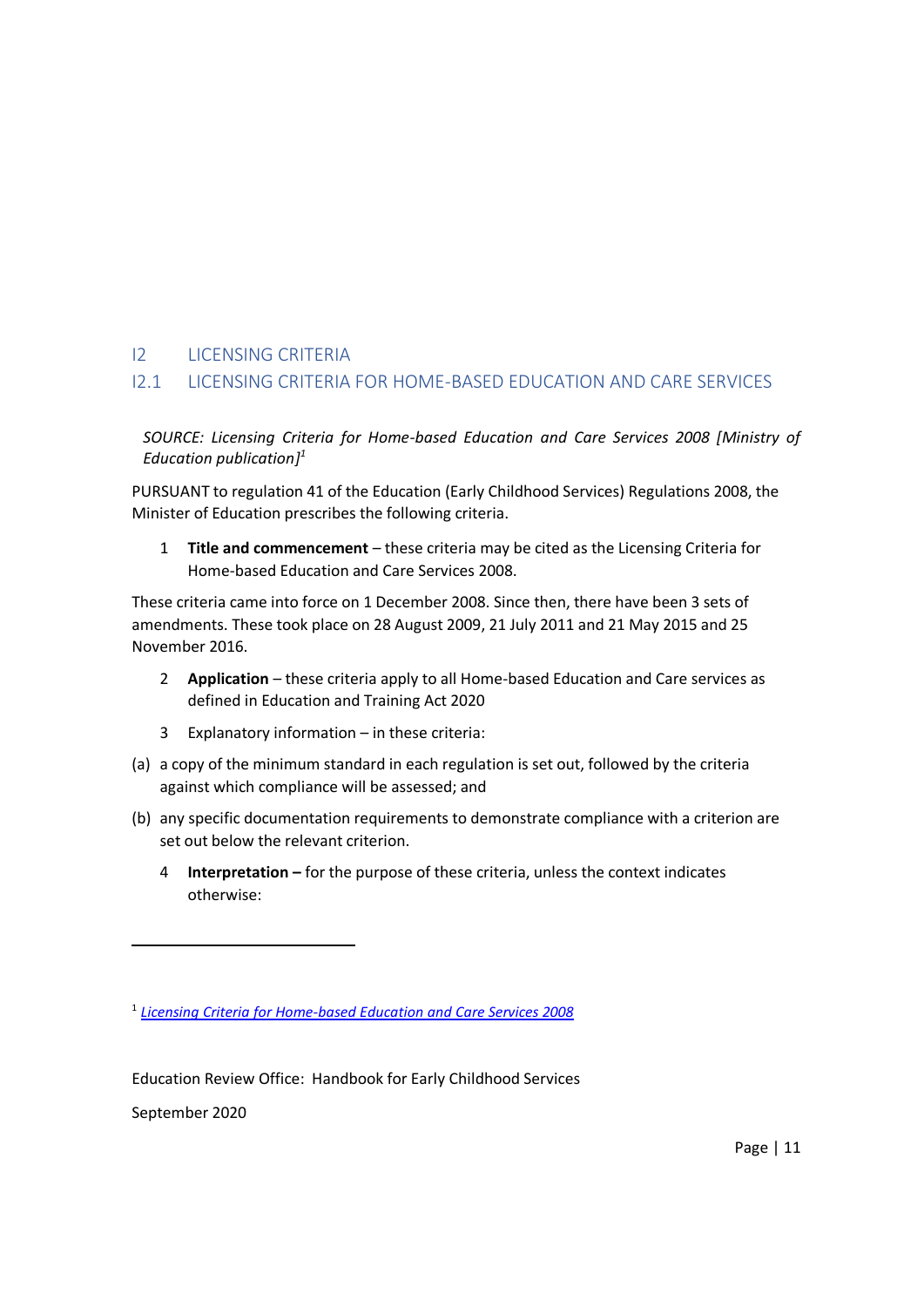- (a) *assessment* means the process of noticing children's learning, recognising its significance, and responding in ways that foster further learning. It includes documenting some, but not necessarily all, of what and how children are learning in order to inform teaching, and make learning visible;
- (b) *coordinator* means the person who has primary responsibility for overseeing the education and care, comfort, and health and safety of the children, and providing professional leadership and support to educators within the service;
- (c) *culture* means the understandings, patterns of behaviour, practices, and values shared by a group of people;
- (d) *educator* means the person with the designated role of providing education and care directly to children in his or her care, and attends to the health and safety of those children;
- (e) excursion means
	- i. being outside the licensed premises whilst receiving education and care from the service; but
	- ii. does not include an excursion for the purposes of emergency evacuations, drills or the receipt of urgent medical attention.
	- iii. regular excursion means excursions that parents have agreed to at the time of their child's enrolment, that are part of an ongoing planned and consistent routine of education and care.
	- iv. special excursion means excursions that parents have agreed to prior to the excursion taking place that are not a regular excursion.
- (f) *medicine* means any substance used for a therapeutic purpose and includes prescription and non-prescription preparations having the meaning assigned to these under Appendix 2;
- (g) *out-of-school care* means the presence of any child during licensed hours who is aged 13 years or younger, who is enrolled at school, and who is counted towards the total number of children that can be present in the home, in line with the requirements set out in the Education and Training Act 2020
- (h) *parent* means
	- i. the person (or people) responsible for having the role of providing day to day care for the child; and
	- ii. may include a biological or adoptive parent, step parent, partner of a parent of a child, legal guardian or member of the child's family, whānau or other culturally recognised family group.
- (i) *philosophy* means a statement that –

Education Review Office: Handbook for Early Childhood Services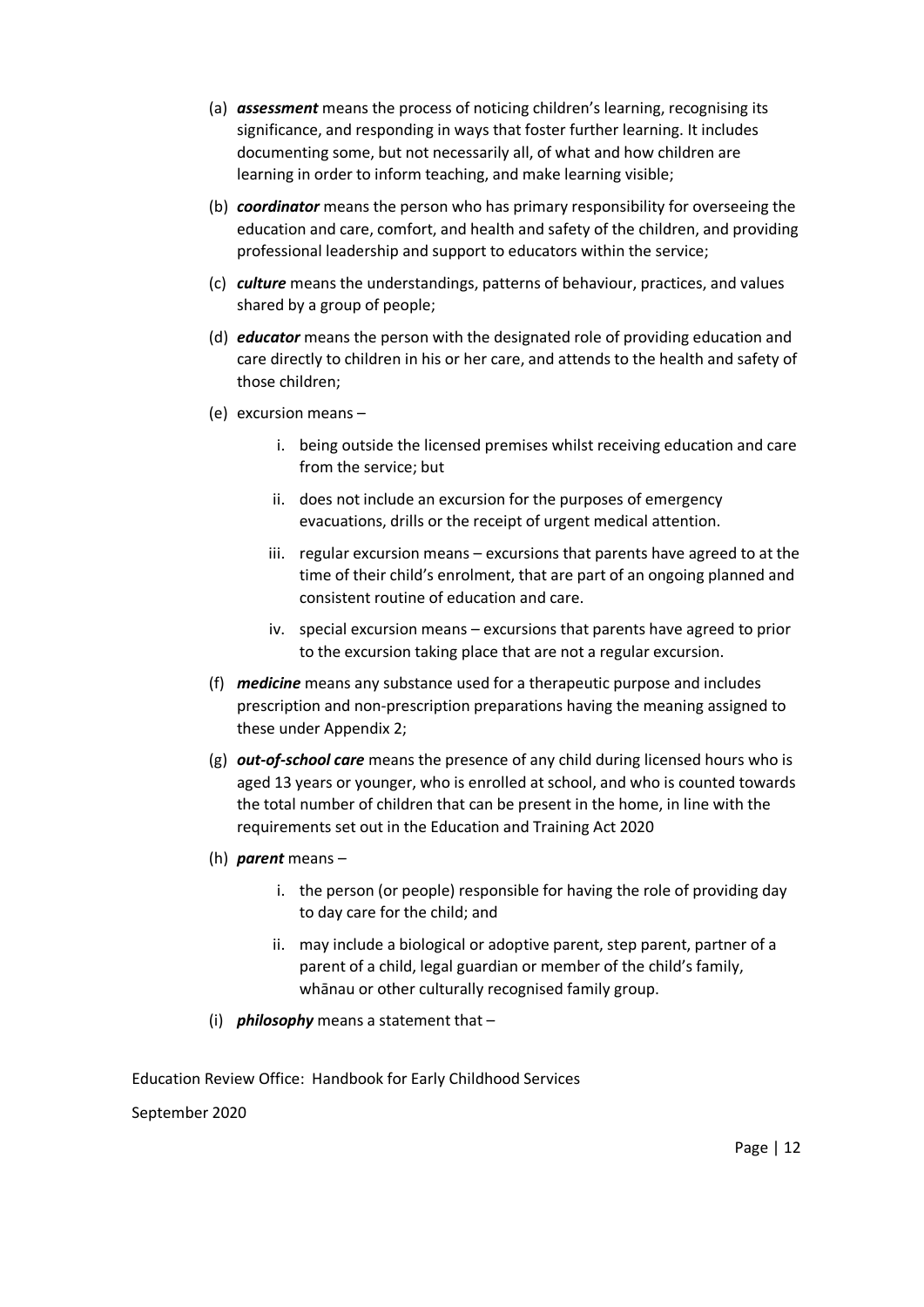- i. outlines the fundamental beliefs, values, and ideals that are important to the people involved in the service – management, adults providing education and care, parents, families/whānau, and perhaps the wider community;
- ii. identifies what is special about the service; and
- iii. is intended to be the basis for decisions about the way the service is managed and about its direction in the future;
- (j) *policy* means a statement intended to influence and determine decisions, actions, and other matters;
- (k) *premises* means home in which education and care is to be provided, and its associated outdoor space;
- (l) *procedure* means a particular and established way of doing something;
- (m) *process* means a goal-directed, interrelated series of actions, events, procedures, or steps;
- (n) *records* means information or data on a particular subject collected and preserved;
- (o) *regulation* means a regulation under the Education (Early Childhood Services) Regulations 2008;
- (p) *service* means a home-based education and care service;
- (q) *service curriculum* means all of the experiences, interactions, activities and events – both direct and indirect, planned, and spontaneous – that happen at the service. Teaching practices including planning, assessment, and evaluation form part of the service curriculum; and
- (r) *service provider* means the body, agency, or person who or that operates the home-based education and care service.
- (s) **specified agency** means any government agency or statutory body that a homebased education and care service is required to notify if there is a serious (or as defined) injury, illness, incident or allegation. This may include but is not limited to: the New Zealand Police; the Ministry of Health; Child, Youth and Family; WorkSafe New Zealand; and the Education Council.

#### 5 Purpose of criteria

(1) The criteria are to be used by the Secretary of Education to assess compliance with the minimum standards set out under regulations 43 and 45 to 47 of the Education (Early Childhood Services) Regulations 2008.

Education Review Office: Handbook for Early Childhood Services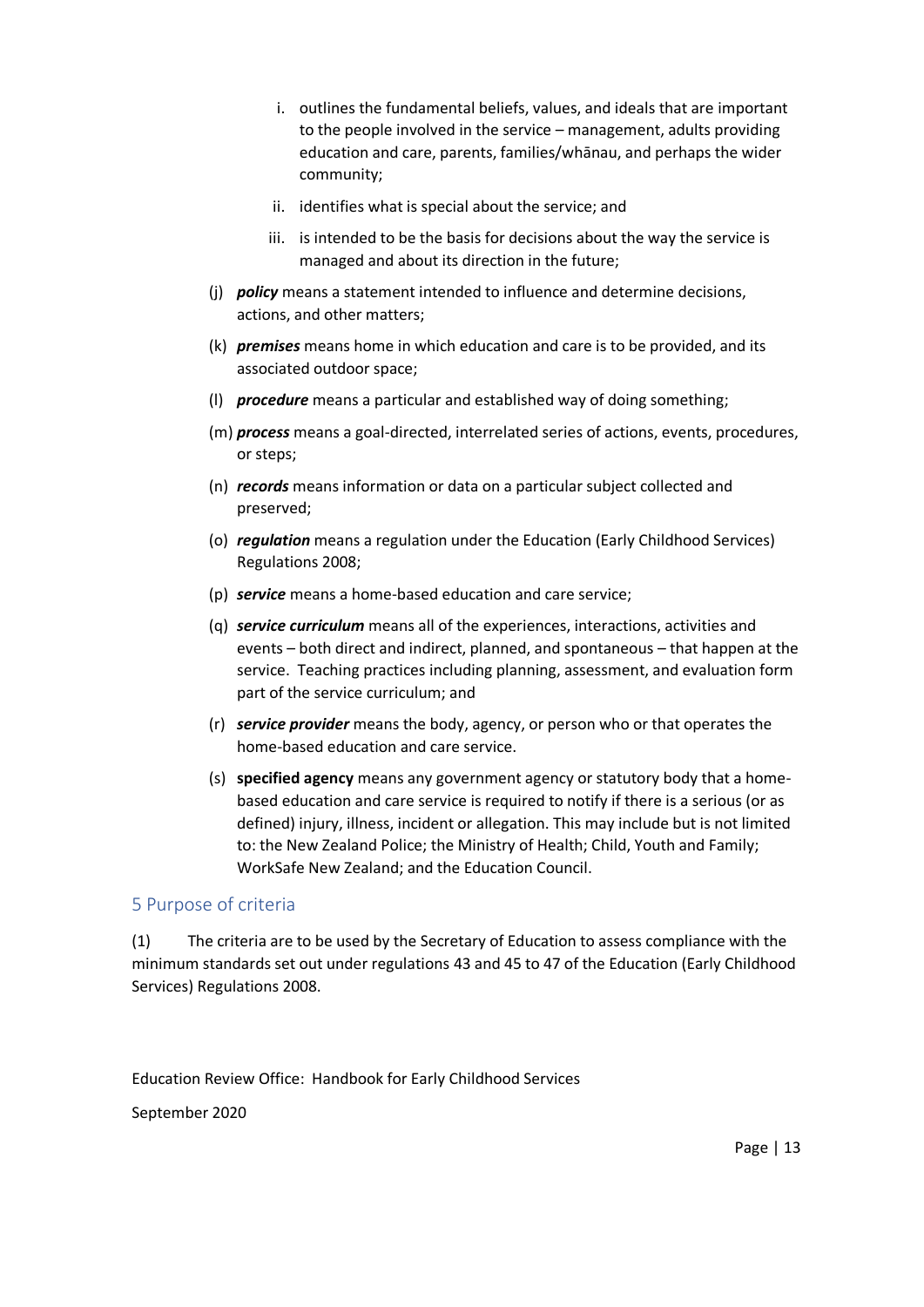(2) Regulations 43 and 45 to 47 impose minimum standards that each licensed service provider is required to comply with and are set out in these criteria so that readers can see how the regulations and criteria fit together.

Education Review Office: Handbook for Early Childhood Services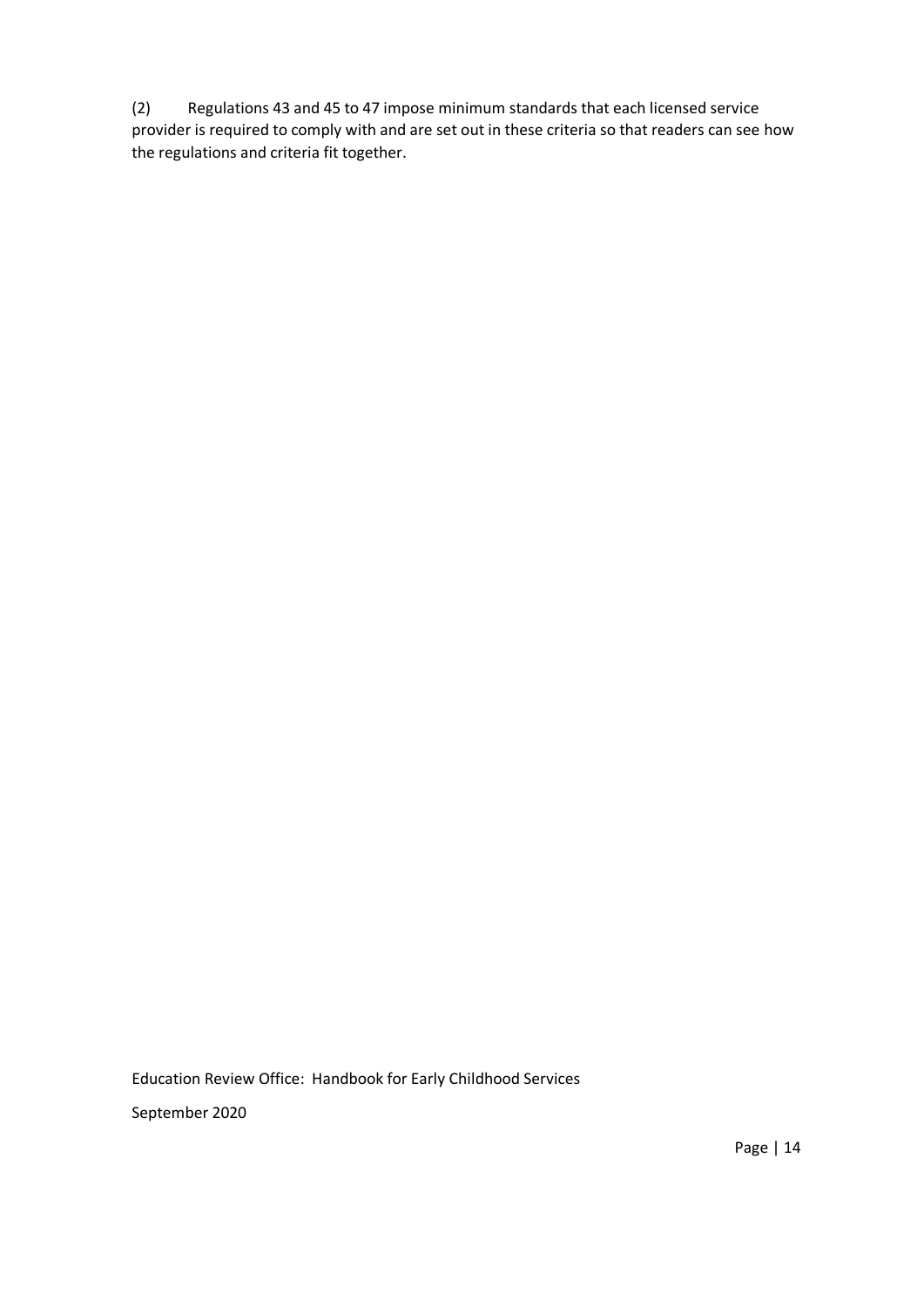#### CURRICULUM

### Regulation 43 – Curriculum standard: general

- (1) The curriculum standard: general is the standard that requires every licensed service provider to whom this regulation applies to—
	- (a) Plan, implement, and evaluate a curriculum that is designed to enhance children's learning and development through the provision of learning experiences and that is consistent with any curriculum framework prescribed by the Minister that applies to the service; and that—
		- (i) Responds to the learning interests, strengths, and capabilities of enrolled children; and
		- (ii) Provides a positive learning environment for those children; and
		- (iii) Reflects an understanding of learning and development that is consistent with current research, theory, and practices in early childhood education; and
		- (iv) Encourages children to be confident in their own culture and develop an understanding, and respect for, other cultures; and
		- (v) Acknowledges and reflects the unique place of Māori as tangata whenua; and
		- (vi) Respects and acknowledges the aspirations of parents, family and whānau; and
	- (b) Make all reasonable efforts to ensure that the service provider collaborates with the parents and, where appropriate, the family or whānau of the enrolled children in relation to the learning and development of, and decision making about, those children; and
	- (c) Obtain information and guidance from agencies with expertise in early childhood learning and development, to the extent necessary, to—
		- (i) Support the learning and development of enrolled children; and
		- (ii) Work effectively with parents and, where appropriate, family or whānau.
- (2) Each licensed service provider to whom this regulation applies must comply with the curriculum standard: general.

### 6 Criteria to assess Curriculum standard Professional practice

**C1** The service curriculum is consistent with any prescribed curriculum framework that applies to the service.

Education Review Office: Handbook for Early Childhood Services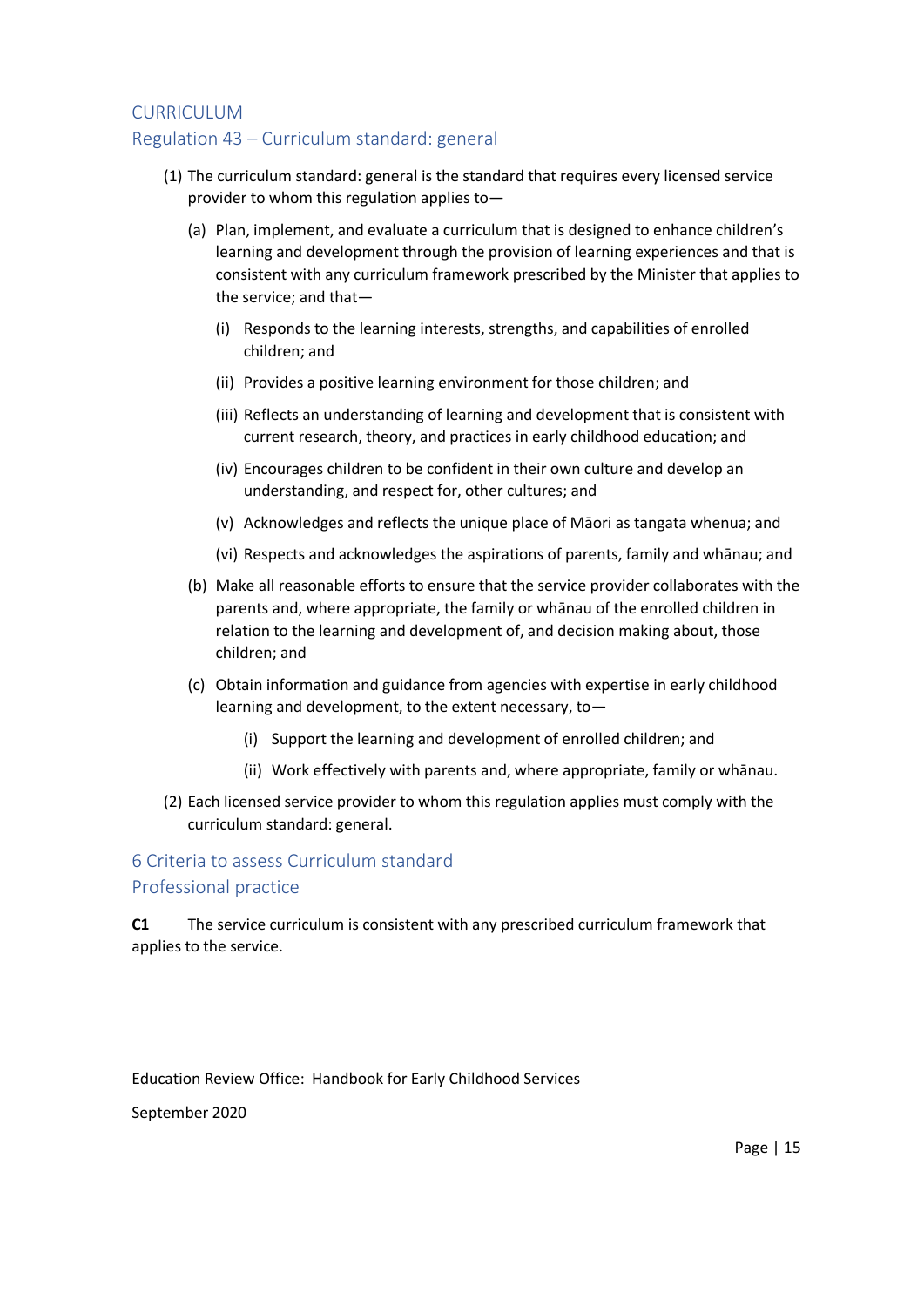**C2** The service curriculum is informed by assessment, planning and evaluation (documented and undocumented) that demonstrates an understanding of children's learning, their interests, whānau, and life contexts.

**C3** Educators engage in meaningful, positive interactions to enhance children's learning and nurture reciprocal relationships.

**C4** The practices of educators and coordinators demonstrate an understanding of children's learning and development, and knowledge of relevant theories and practice in early childhood education.

### Culture and identity

**C5** The service curriculum acknowledges and reflects the unique place of Māori as tangata whenua. Children are given the opportunity to develop knowledge and an understanding of the cultural heritages of both parties to Te Tiriti o Waitangi.

**C6** The service curriculum respects and supports the right of each child to be confident in their own culture and encourages children to understand and respect other cultures.

### Children as learners

**C7** The service curriculum is inclusive, and responsive to children as confident and competent learners. Children's preferences are respected, and they are involved in decisions about their learning experiences.

**C8** The service curriculum provides a language-rich environment that supports children's learning.

**C9** The service curriculum provides children with a range of experiences and opportunities to enhance and extend their learning and development – both indoors and outdoors, individually, and in groups.

**C10** The service curriculum supports children's developing social competence and understanding of appropriate behaviour.

### Working with others

**C11** Positive steps are taken to respect and acknowledge the aspirations held by parents and whānau for their children.

**C12** Regular opportunities (formal and informal) are provided for parents to:

Education Review Office: Handbook for Early Childhood Services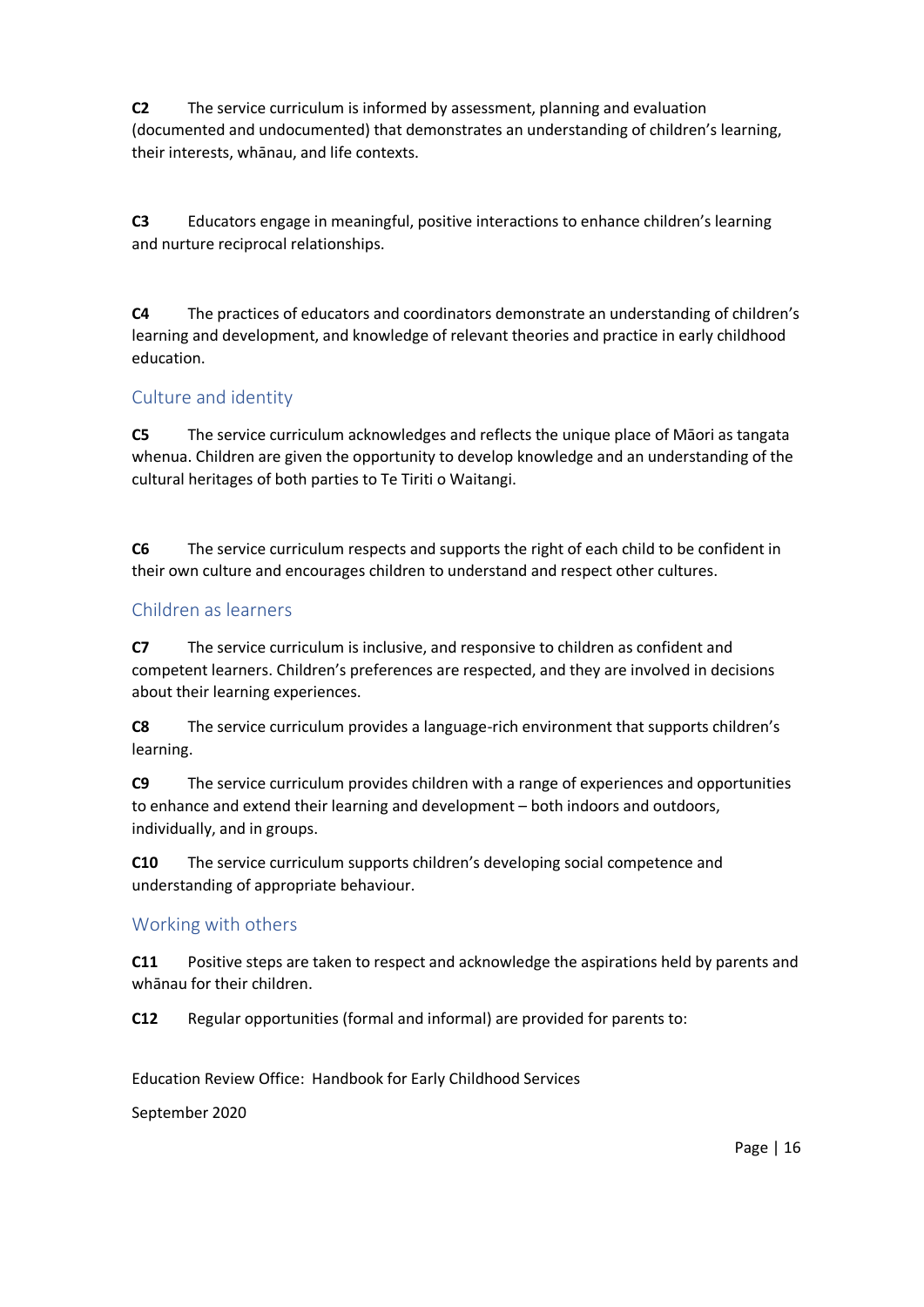• communicate with educators and coordinators about their child, and share specific evidence of the child's learning; and

### • be involved in decision-making concerning their child's learning.

**C13** Information and guidance is sought when necessary from agencies/services to enable educators and coordinators to work effectively with children and their parents.

Education Review Office: Handbook for Early Childhood Services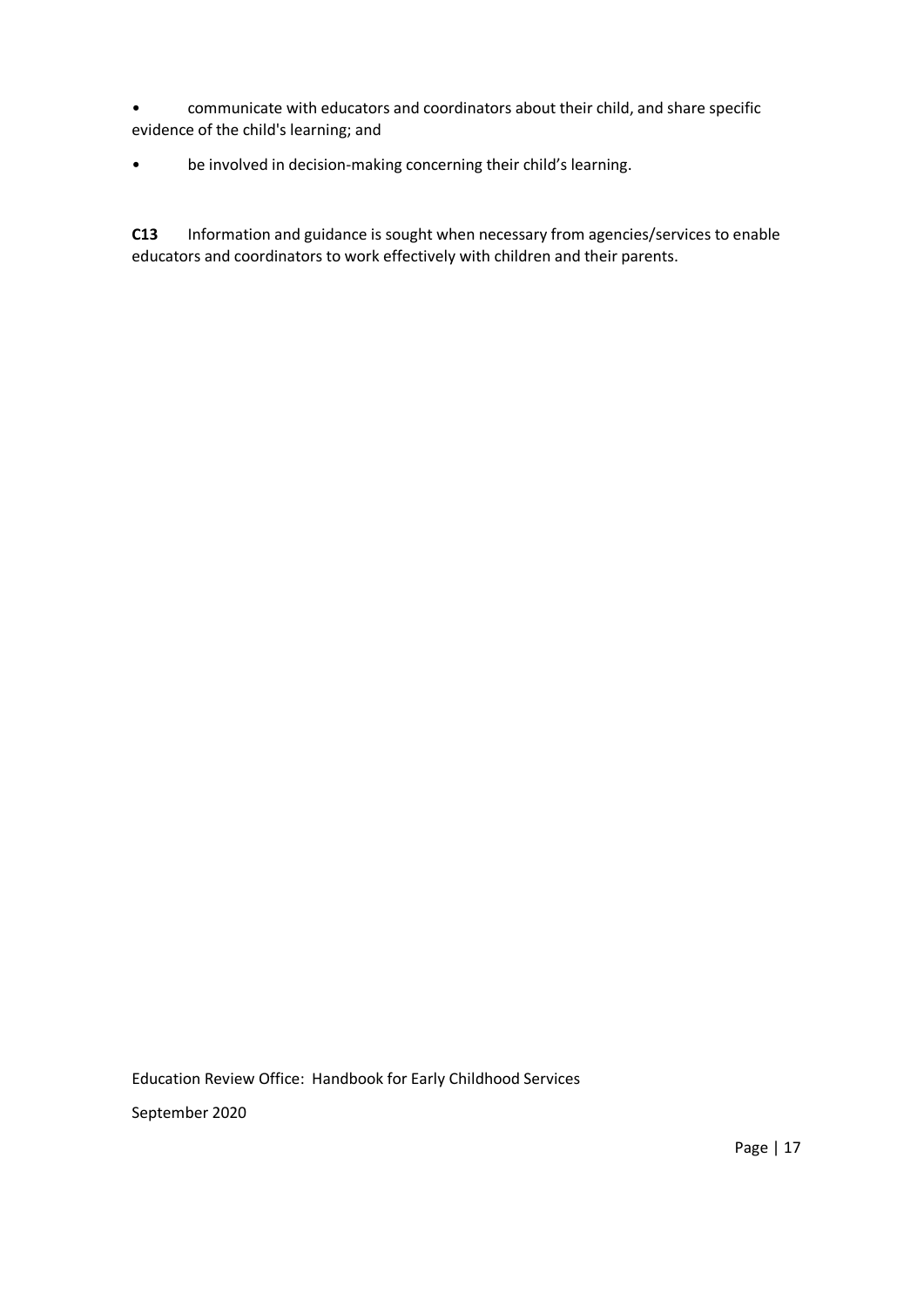## Documentation required

Documentation that provides evidence of the service's compliance with criteria  $C1 - C13$ . Documentation may take a variety of forms to suit the service's operation (such as portfolios, wall displays, policies and procedures) but must include:

- 1. A process for providing positive guidance to encourage social competence in children (C10);
- 2. A process for providing formal and informal opportunities for parents to:
- communicate with educators and coordinators about their child, and share specific evidence of the child's learning; and
- be involved in decision-making concerning their child's learning (C12); and
	- 3. A record of information and guidance sought from agencies and/or services (C13).

### PREMISES AND FACILITIES

### Regulation 45 – Premises and facilities standard: general

- (1) The premises and facilities standard: general is the standard that requires every licensed service provider to whom this regulation applies—
	- (a) To use premises and facilities that, having regard to the number and age range of the children attending the premises, provide sufficient and suitable space for a range of activities, facilities for food preparation, eating, sleeping, storage, toileting, and washing, and sufficient and suitable heating, lighting, noise control, ventilation, and equipment to support—
		- (i) Appropriate curriculum implementation by the service provider; and
		- (ii) Safe and healthy practices by the service provider; and
	- (b) To comply with the requirements of Schedule 4 (which relates to activity spaces).
- (2) Each licensed service provider to whom this regulation applies must comply with the premises and facilities standard: general.

# 7 Criteria to assess premises and facilities standard General

- **PF1** The design and layout of the premises:
- support the provision of different types of indoor and outdoor experiences; and

Education Review Office: Handbook for Early Childhood Services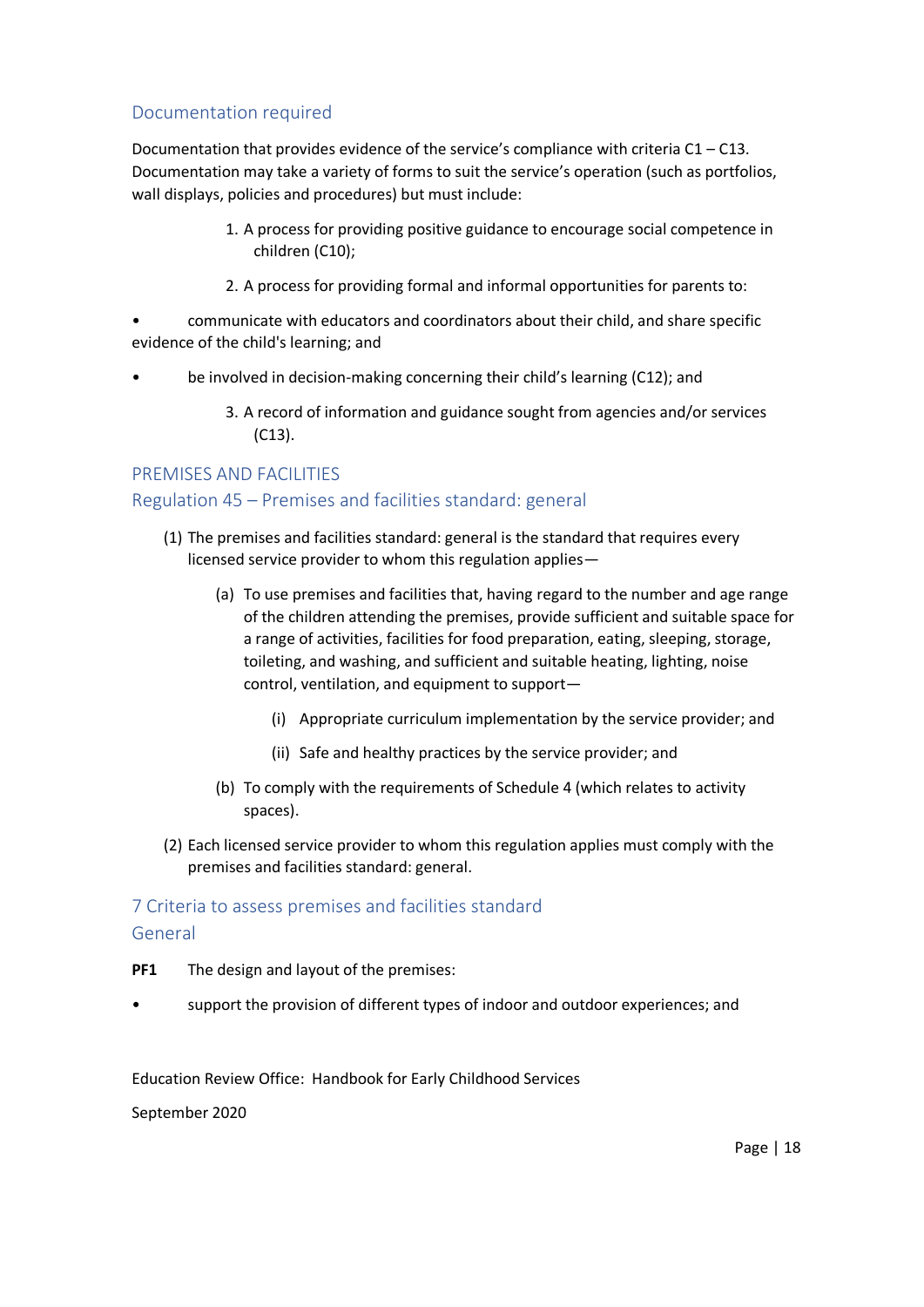• include quiet spaces, areas for physically active play, and space for a range of individual and group learning experiences appropriate to the number, ages, and abilities of children attending.

**PF2** The design and layout of the premises support effective adult supervision so that children's access to indoor and outdoor spaces is not unnecessarily limited.

**PF3** The premises conform to any relevant bylaws of the local authority. Any premises undergoing alterations conform to the Building Act 2004.

Education Review Office: Handbook for Early Childhood Services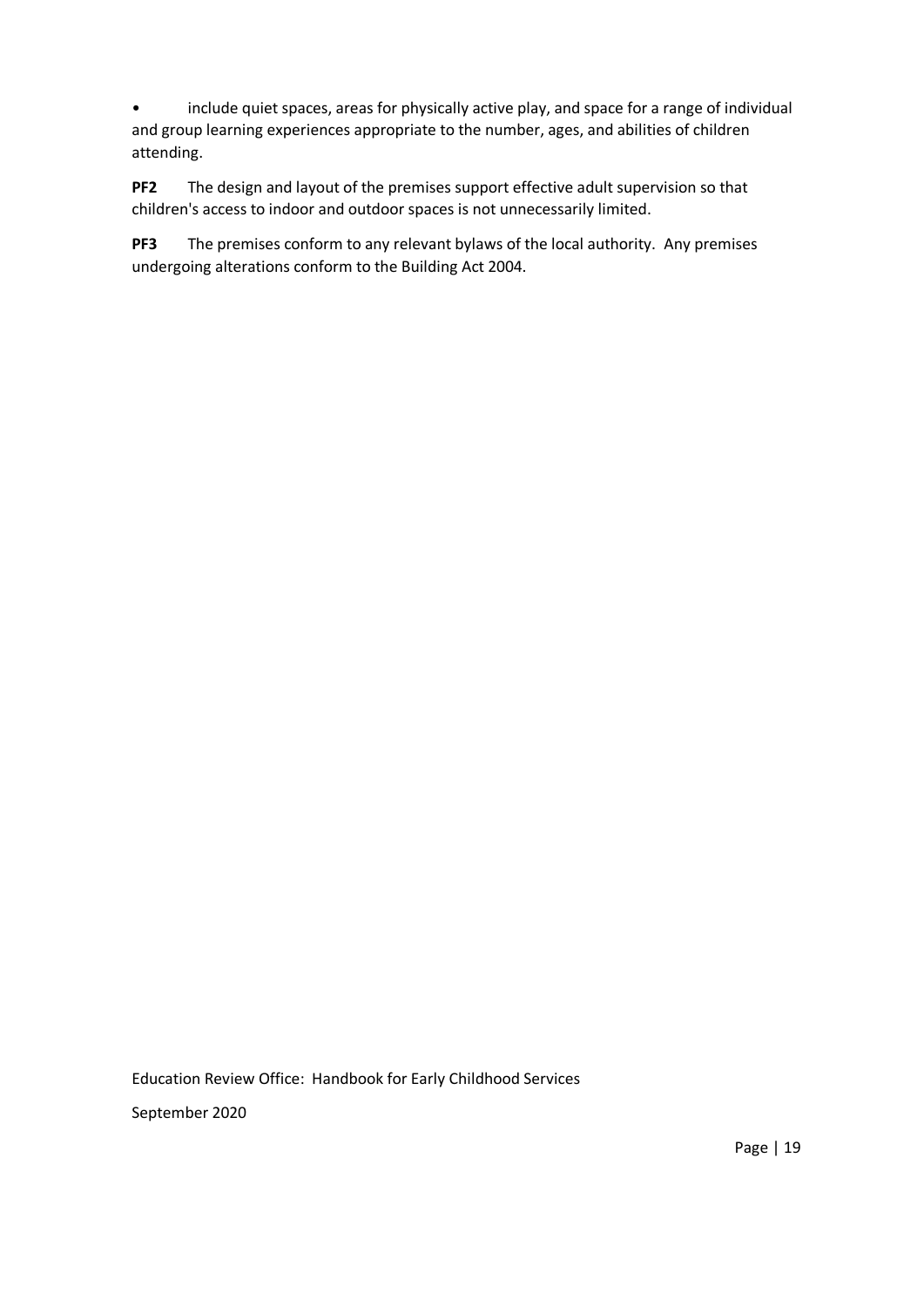## Documentation required

- 1. Code Compliance Certificate issued under Section 95 of the Building Act 2004 for any building work undertaken, or alternatively any other documentation that shows evidence of compliance.
- 2. Current Annual Building Warrant of Fitness (if the premises require a compliance schedule under Section 100 of the Building Act 2004).

**PF4** A variety of equipment and materials is provided that is appropriate for the learning and abilities of the children attending.

**PF5** If infants, toddlers or children not walking attend, there are safe and comfortable (indoor and outdoor) spaces for them to lie, roll, creep, crawl, pull themselves up, learn to walk, and to be protected from more mobile children.

### Premises and facilities

**PF6** Floor surfaces are durable, safe and suitable for the range of activities to be carried out (including wet and messy play), and can easily be kept clean.

**PF7** There are spaces for the safe storage of children's play equipment, personal belongings, cleaning materials, and confidential administrative records.

**PF8** There are facilities (other than those required for PF18) or alternative arrangements available for the preparation and cleaning up of paint and other art materials.

**PF9** A telephone is available for calls to and from the premises.

**PF10** Parts of the home used by children have:

lighting (natural or artificial) that is appropriate to the activities offered or purpose of each room;

• ventilation (natural or mechanical) that allows fresh air to circulate (particularly in sanitary and sleep areas); and

• a safe and effective means of maintaining a room temperature of no lower than 16°C.

**PF11** There is an outdoor activity space that is:

- easily accessible and available to children;
- enclosed by structures and/or fences and gates that are maintained so that children cannot leave without the help or knowledge of the educator; and
- safe, well-drained, and suitably surfaced for a variety of activities.

### Food preparation and eating spaces

Education Review Office: Handbook for Early Childhood Services **PF12** There is a safe and hygienic place for children attending to sit when eating.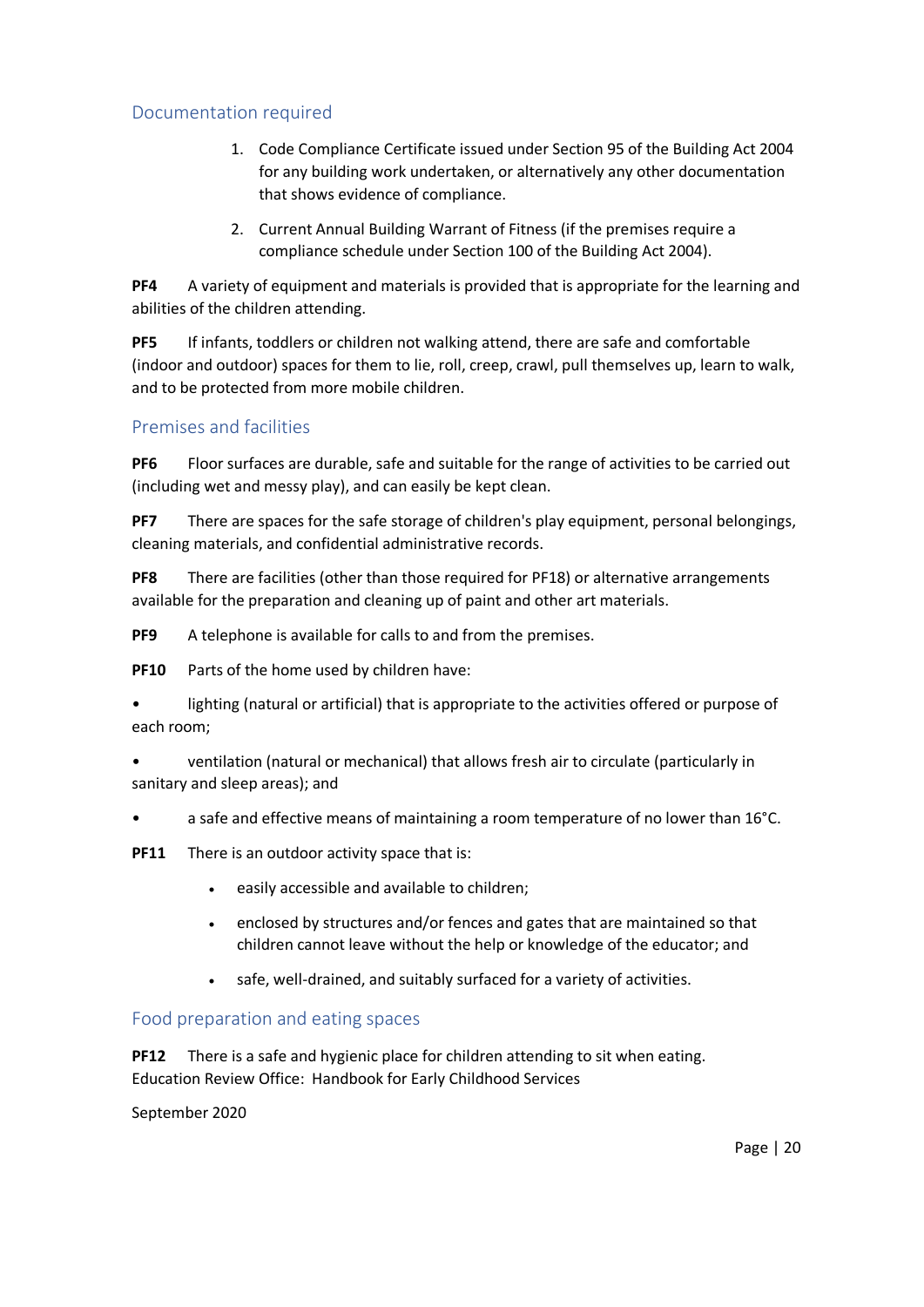**PF13** There are facilities for the hygienic preparation, storage and/or serving of food and drink that contain:

• a means of keeping perishable food at a temperature at or below 4°C and protected from vermin and insects;

- a means of cooking and/or heating food;
- a means of hygienically washing dishes;
- a sink connected to a hot water supply;
- storage; and

food preparation surfaces that are impervious to moisture and can be easily maintained in a hygienic condition.

#### Sanitary facilities

**PF14** There is space (away from where food is stored, prepared, or eaten) where a sick child can:

- be temporarily kept at a safe distance from other children (to prevent cross-infection);
- lie down comfortably; and
- be supervised.

**PF15** There is a first aid kit that:

- complies with the requirements of Appendix 1; and
- is easily recognisable and readily accessible to adults; and
- is inaccessible to children.

**PF16** There is a toilet and hygienic handwashing and drying facilities suitable for the use of the children attending.

**PF17** Where children wearing nappies attend, there are safe and hygienic nappy changing facilities.

**PF18** There is a plumbing fixture (such as a shower, shub, or bath) for washing sick or soiled children.

#### Sleep

**PF19** There is space available for the restful sleep of children who need it at any time they are attending.

Education Review Office: Handbook for Early Childhood Services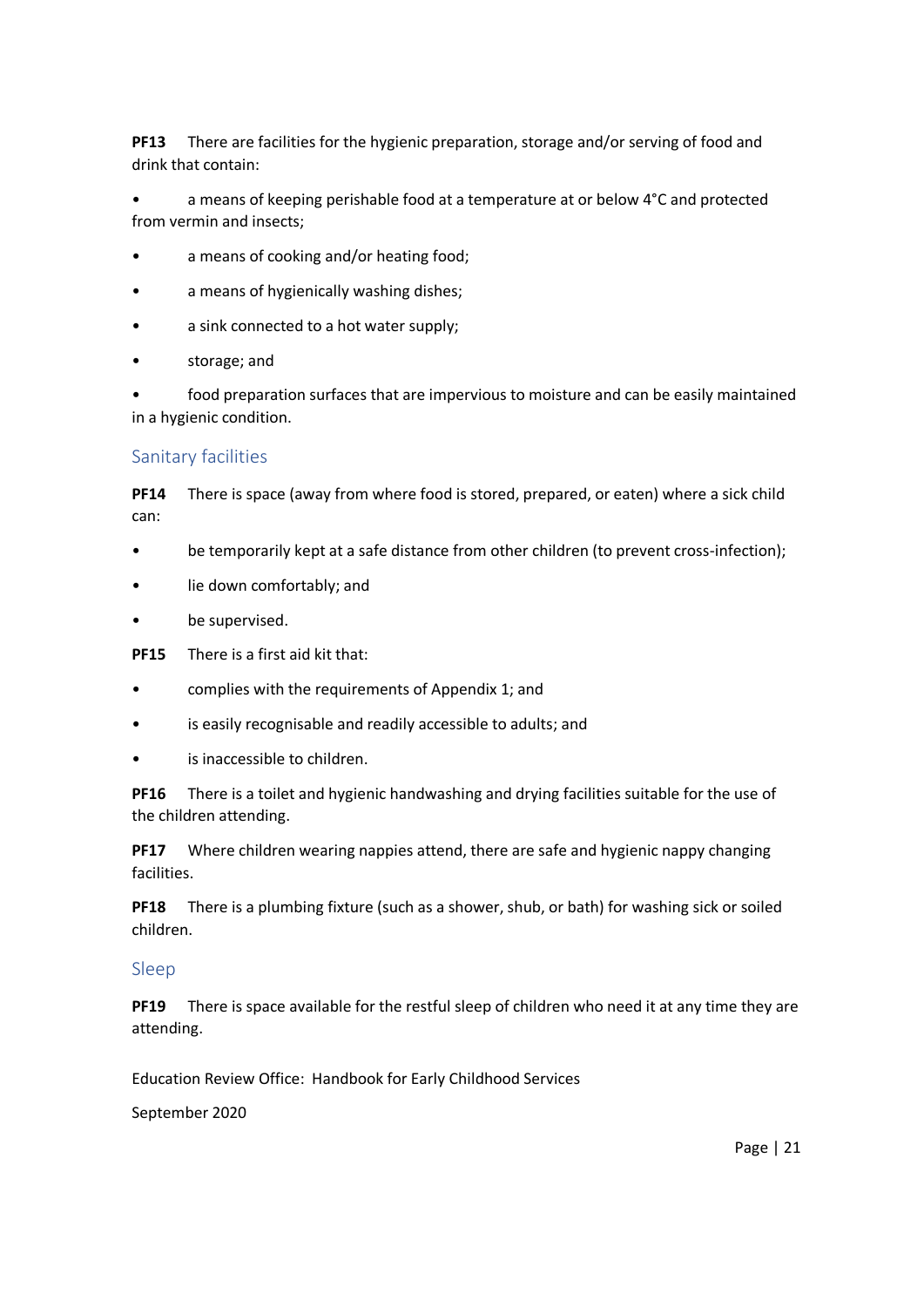**PF20** Furniture and items intended for children to sleep on (such as cots, beds, stretchers, or mattresses) are of a size that allows children using them to lie flat, and are of a design to ensure their safety.

**PF21** Furniture and items intended for children to sleep on (such as cots, beds, stretchers or mattresses) that will be used by more than one child over time are securely covered with or made of a non-porous material (that is, a material that does not allow liquid to pass through it) that:

- protects them from becoming soiled;
- allows for easy cleaning (or is disposable); and
- does not present a suffocation hazard to children.

**PF22** Clean individual bedding (such as blankets, sheets, sleeping bags and pillowslips) is provided for sleeping or resting children that is sufficient to keep them warm.

Education Review Office: Handbook for Early Childhood Services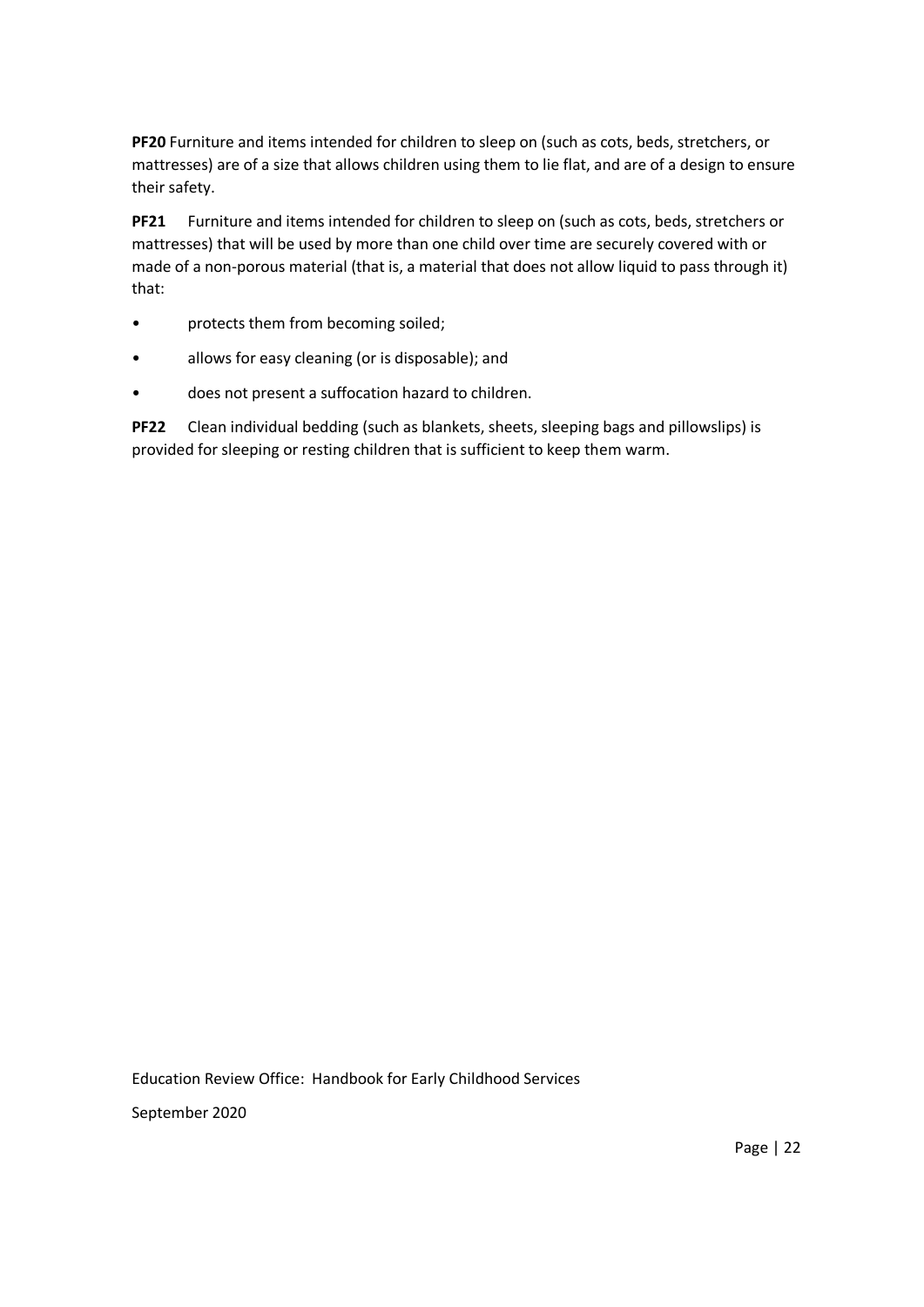#### HEALTH AND SAFETY

### Regulation 46 – Health and safety practices standard: general

- (1) The health and safety practices standard: general is the standard that requires every licensed service provider to whom this regulation applies to—
	- (a) Take all reasonable steps to promote the good health and safety of children enrolled in the service; and
	- (b) Take all reasonable precautions to prevent accidents and the spread of infection among children enrolled in the service; and
	- (c) Take all reasonable precautions to ensure that the premises, facilities, and other equipment on those premises are—
		- (i) kept in good repair; and
		- (ii) maintained regularly; and
		- (iii) used safely and kept free from hazards; and
	- (d) take all reasonable steps to ensure that appropriate procedures are in place to deal with fires, earthquakes, and other emergencies.
- (2) Each licensed service provider to whom this regulation applies must comply with the health and safety practices standard: general.

#### 8 Criteria to assess health and safety practices standard

Hygiene

**HS1** Premises, furniture, furnishings, fittings, equipment, and materials for the use of children attending are kept safe, hygienic, and maintained in good condition.

**HS2** Linen used by children or adults is hygienically laundered.

#### Documentation required

A procedure for the hygienic laundering (off-site or on-site) of linen used by the children or adults.

**HS3** A procedure for the changing (and disposal, if appropriate) of nappies is consistently implemented.

#### Documentation required

A procedure for the changing (and disposal, if appropriate) of nappies. The procedure aims to ensure:

safe and hygienic practices; and

Education Review Office: Handbook for Early Childhood Services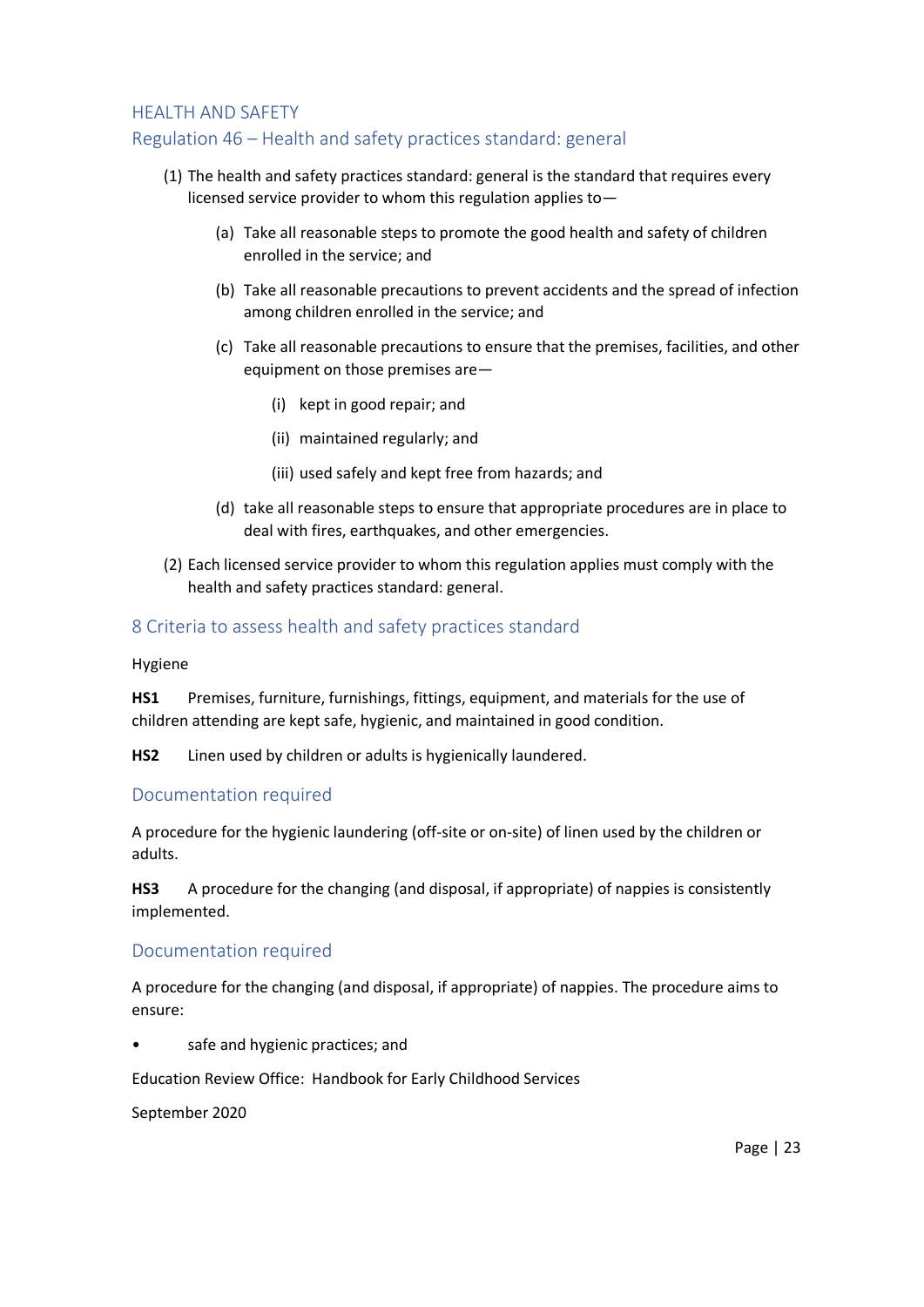• that children are treated with dignity and respect.

### Emergencies

**HS4** There are a written emergency plan and supplies to ensure the care and safety of the children and educator at home and when away from the home. The plan must include evacuation procedures that apply in a variety of emergency situations and that are relevant to the home.

The written emergency plan must also include out-of-school care children if out-ofschool care is being provided in the home.

If the home is in a building that has an approved Fire Evacuation Scheme, the evacuation procedures must be consistent with that scheme

### Documentation required

A written emergency plan that includes at least:

- An evacuation procedure for the premises.
- A list of safety and emergency supplies and resources sufficient for the age and number of children and adults at the service and details of how these will be maintained and accessed in an emergency.
- A communication plan for families and support services.
- Evidence of review of the plan on an, at least, annual basis and
- Implementation of improved practices as required.

**HS5** Designated assembly areas for evacuation purposes outside the building keep children safe from further risk.

**HS6** Heavy furniture, fixtures and equipment that could fall or topple and cause serious injury or damage are secured.

**HS7** Educators are familiar with relevant emergency drills and carry these out with children on an at least three-monthly basis.

#### Documentation required

A record of the emergency drills carried out and evidence of how evaluation of the drills has informed the annual review of the service's emergency plan.

For services providing out-of-school care the record must include evidence of drills

performed with enrolled children and out-of-school care children at the same time.

Education Review Office: Handbook for Early Childhood Services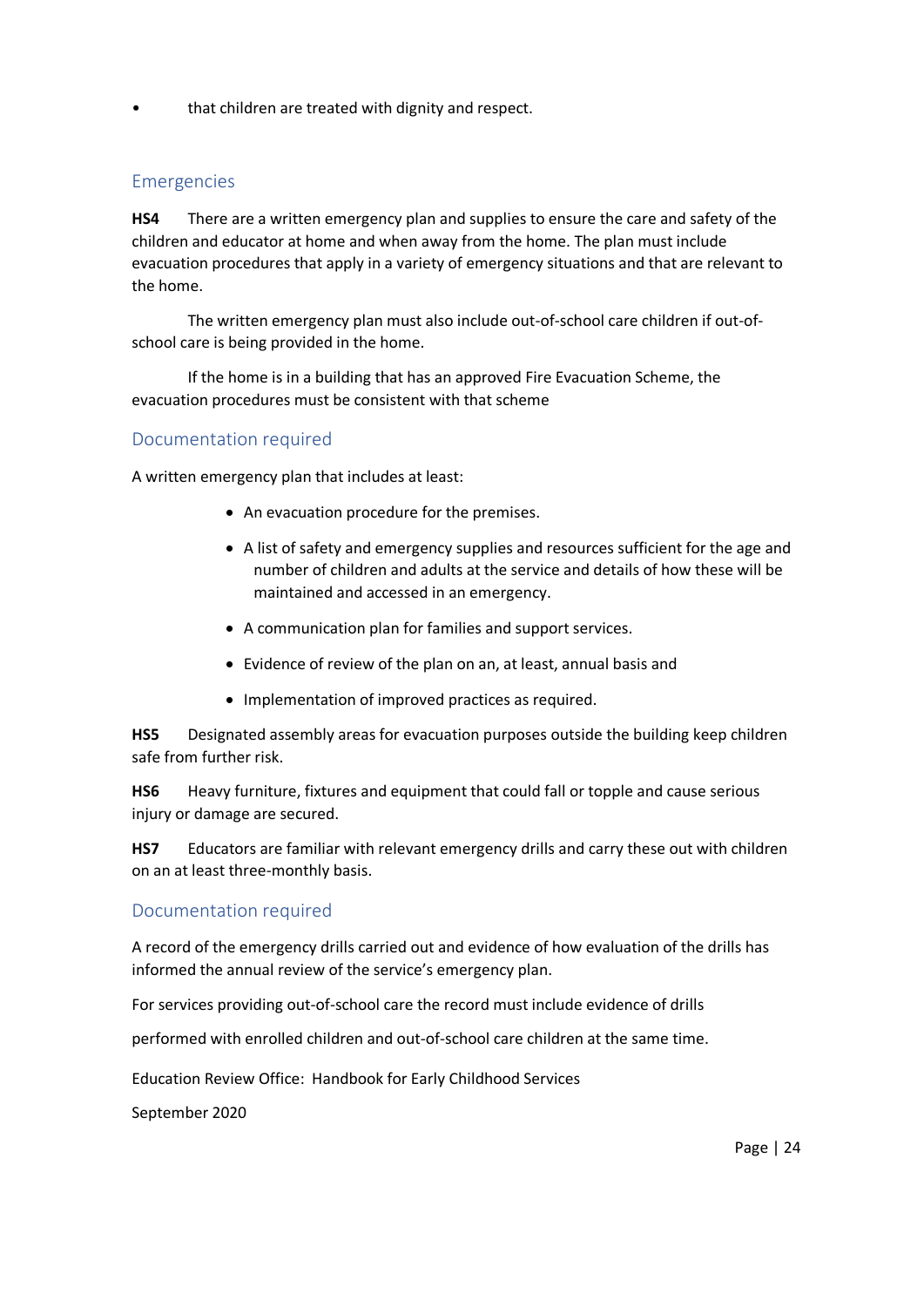### Sleep

**HS8** A procedure for monitoring children's sleep is implemented, and information is communicated to parents about their child's daily sleep patterns.

### Documentation required

A procedure for monitoring children's sleep.

The procedure ensures that children:

• do not have access to food or liquids while in bed; and

are checked for warmth, breathing, and general well-being at least every  $10 - 15$ minutes (during day-time sleep), or more frequently according to individual needs.

**HS9** Furniture or items intended for children to sleep on (such as cots, beds, stretchers, or mattresses) are arranged and spaced when in use so that:

adults have clear access to at least one side (meaning the length, not the width);

the area surrounding each child allows sufficient air movement to minimise the risk of spreading illness; and

• children able to sit or stand can do so safely as they wake.

**HS10** If not permanently set up, furniture or items intended for children to sleep on (such as cots, beds, stretchers, or mattresses) and bedding is hygienically stored when not in use.

Education Review Office: Handbook for Early Childhood Services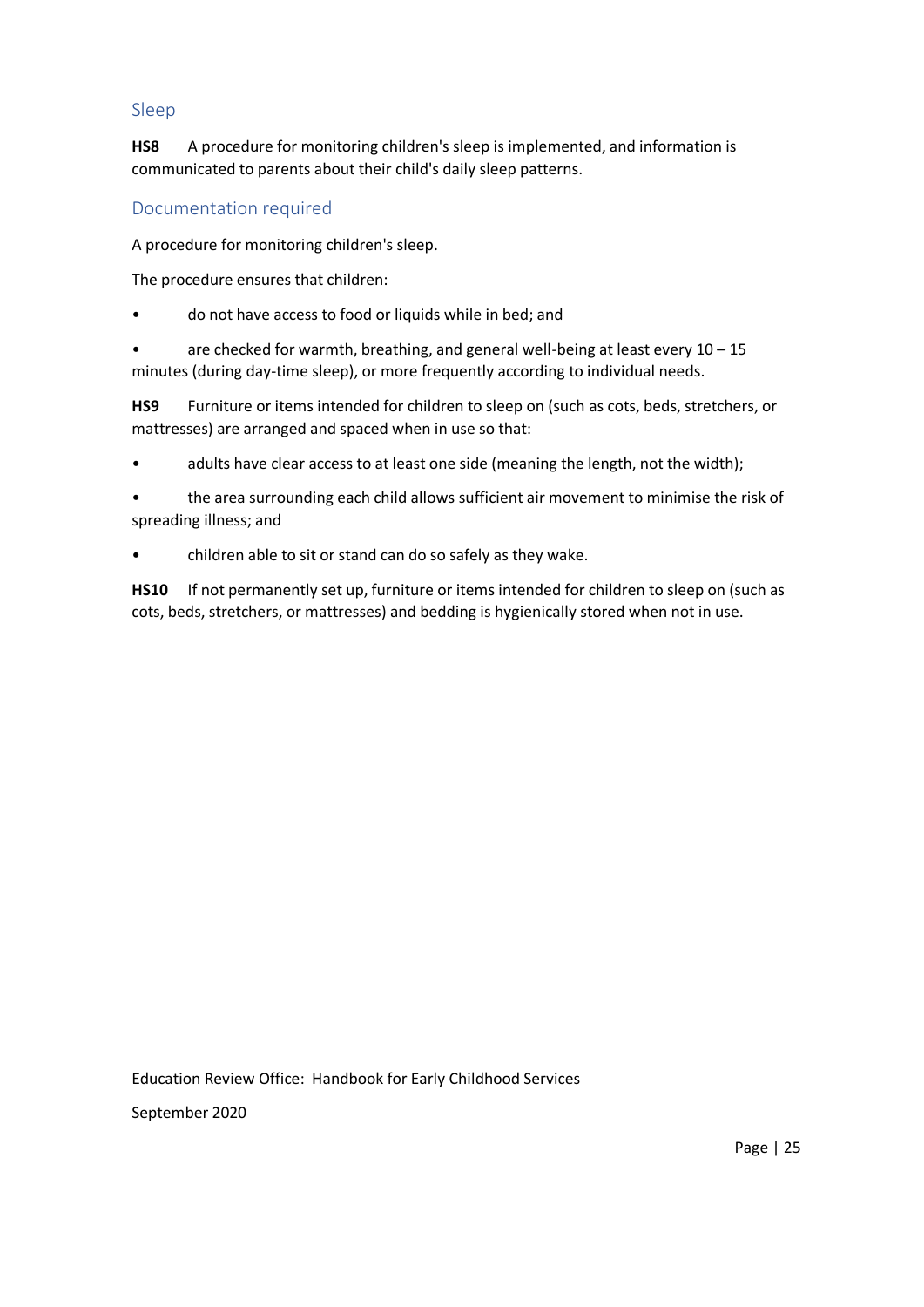### Hazards and excursions

**HS11** Equipment, premises, and facilities are checked on every day of operation for hazards to children. Accident/incident records are analysed to identify hazards and appropriate action taken. Hazards to the safety of children are eliminated, isolated or minimised.

Consideration of hazards must include but is not limited to:

- cleaning agents, medicines, poisons, and other hazardous materials;
- electrical sockets and appliances (particularly heaters);
- hazards present in kitchen or laundry facilities;
- vandalism, dangerous objects, and foreign materials (e.g. broken glass, animal droppings);
- the condition and placement of learning, play and other equipment;
- windows and other areas of glass;
- poisonous plants; and
- bodies of water.

### Documentation required

A documented hazard identification and management system

**HS12** All practicable steps are taken to ensure that noise levels do not unduly interfere with normal speech and/or communication, or cause any child attending distress or harm.

**HS13** Safe and hygienic handling practices are implemented with regard to any animals. All animals on the premises are able to be restrained.

**HS14** Whenever children leave the premises on an excursion:

- assessment and management of risk is undertaken;
- parents have given prior written approval of their child's participation;
	- i. for regular excursions at the time of enrolment; and
	- ii. for special excursions prior to the excursion taking place; and

• there are communication systems in place so that people know where the children are, and adults can communicate with others as necessary.

Education Review Office: Handbook for Early Childhood Services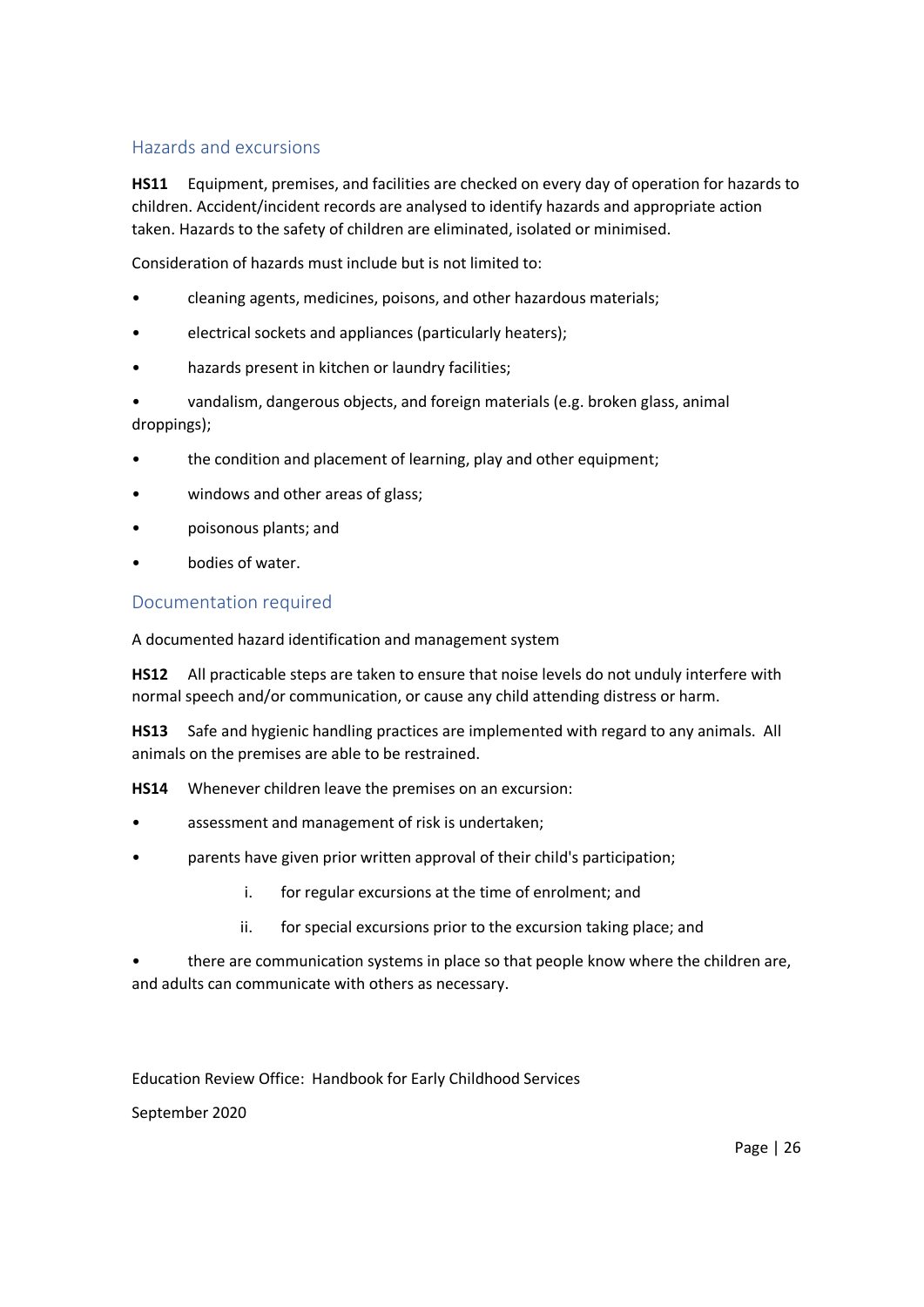### Documentation required

A record of excursions that includes:

- the names of adults and children involved;
- the time and date of the excursion;
- the location and method of travel;
- assessment and management of risk;
- evidence of parental permission for the regular excursions at the time of enrolment; and
- evidence of parental permission for special excursions.
- **HS15** If children travel in a motor vehicle while in the care of the service:
- each child is restrained as required by Land Transport legislation; and
- the written permission of a parent of the child is obtained before the travel begins.

#### Documentation required

Evidence of parental permission for any travel by motor vehicle.

In most cases, this requirement will be met by the excursion records required for criterion HS14.

### Food and drink

**HS16** Food is served at appropriate times to meet the nutritional needs of each child while they are attending. Where food is provided by the educator, it is of sufficient variety, quantity, and quality to meet these needs. Where food is provided by parents, the service encourages and promotes healthy eating guidelines.

#### Documentation required

A record of all food served to children while they are participating in the service (other than that provided by parents for their own children). Records show the type of food provided, and are available for inspection for 3 months after the food is served.

**HS17** Food is prepared, served, and stored hygienically.

**HS18** An ample supply of water that is fit to drink is available to children at all times, and older children are able to access this water independently.

**HS19** Children are supervised while eating.

Education Review Office: Handbook for Early Childhood Services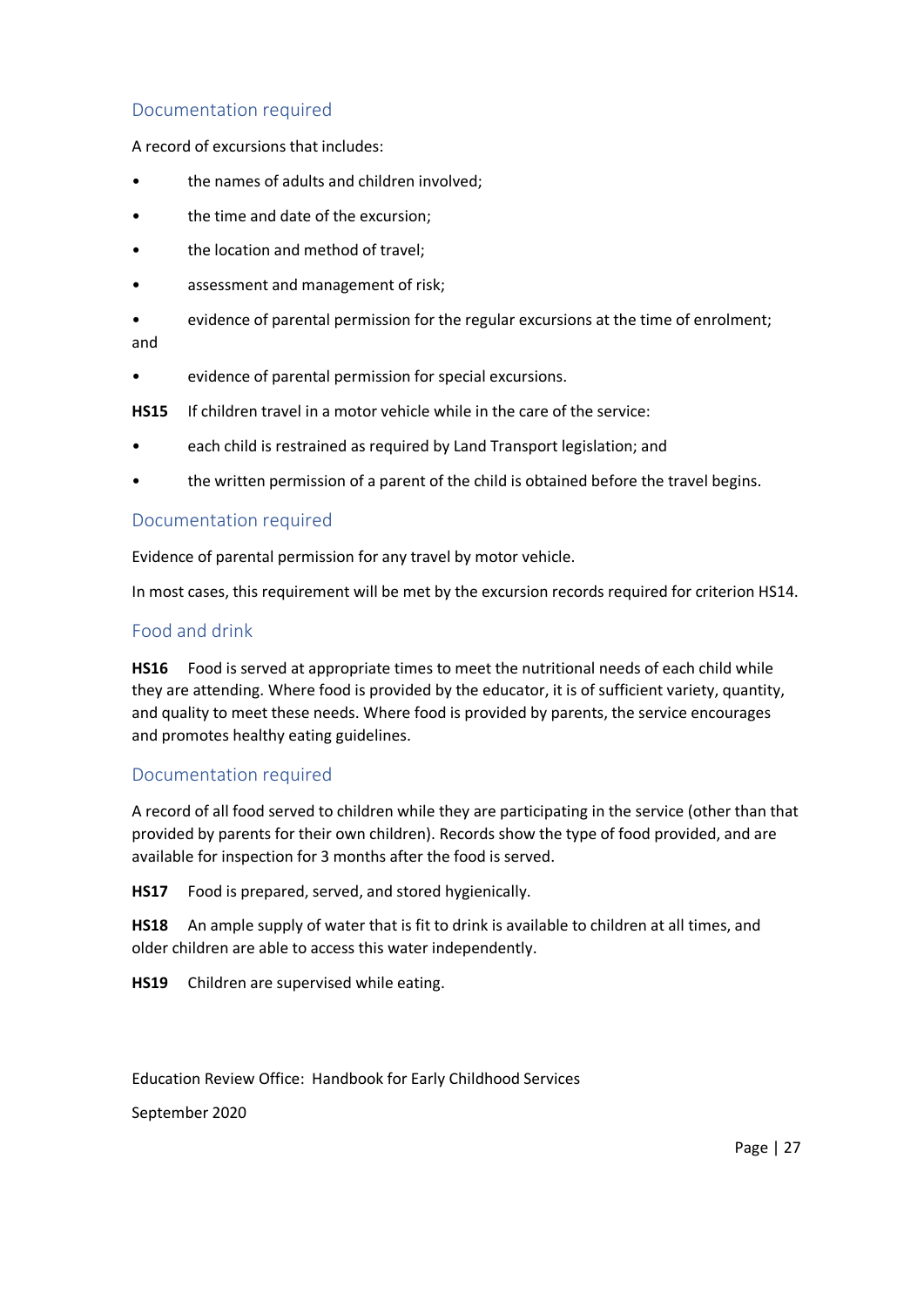**HS20** Infants under the age of 6 months and other children unable to drink independently are held semi-upright when being fed. Any infant milk food given to a child under the age of 12 months is of a type approved by the child's parent.

### Child health and wellbeing

**HS21** Rooms used by children are kept at a comfortable temperature no lower than 16°C (at 500mm above the floor) while children are attending.

**HS22** There is an adult present at all times while children are attending who:

- holds a current First Aid qualification gained from a New Zealand Qualifications Authority accredited first aid training provider, or
- is a registered medical practitioner or nurse with a current practising certificate; or
- is a qualified ambulance officer or paramedic.

If a child is injured, any required first aid is administered or supervised by an adult meeting these qualification requirements.

If access to first aid training is limited due to circumstances beyond the service provider's control, the service provider must ensure that educators have knowledge of first aid, and gain a first aid qualification within 4 months of starting work at the service.

### Documentation required

- 1. Copies of current first aid (or medical practising) certificates for adults counting towards this requirement.
- 2. Where access to first aid training for an educator is limited, a record of the actions taken by the service provider to ensure the educator has knowledge of first aid and achieves a first aid qualification within 4 months of starting work at the service.

**HS23** All practicable steps are taken to ensure that children do not come into contact with any person (adult or child) on the premises who is suffering from a disease or condition likely to be passed on to children and likely to have a detrimental effect on them.

Specifically, any children who becomes unwell while attending the service or receiving out-ofschool care is kept at a safe distance from other children (to minimise the spread of infection) and returned to the care of a parent or other person authorised to collect the child without delay.

Out-of-school care must not be provided to children who are absent form school due to illness.

Education Review Office: Handbook for Early Childhood Services **HS24** All practicable steps are taken to get immediate medical assistance for a child who is seriously injured or becomes seriously ill, and to notify a parent of what has happened.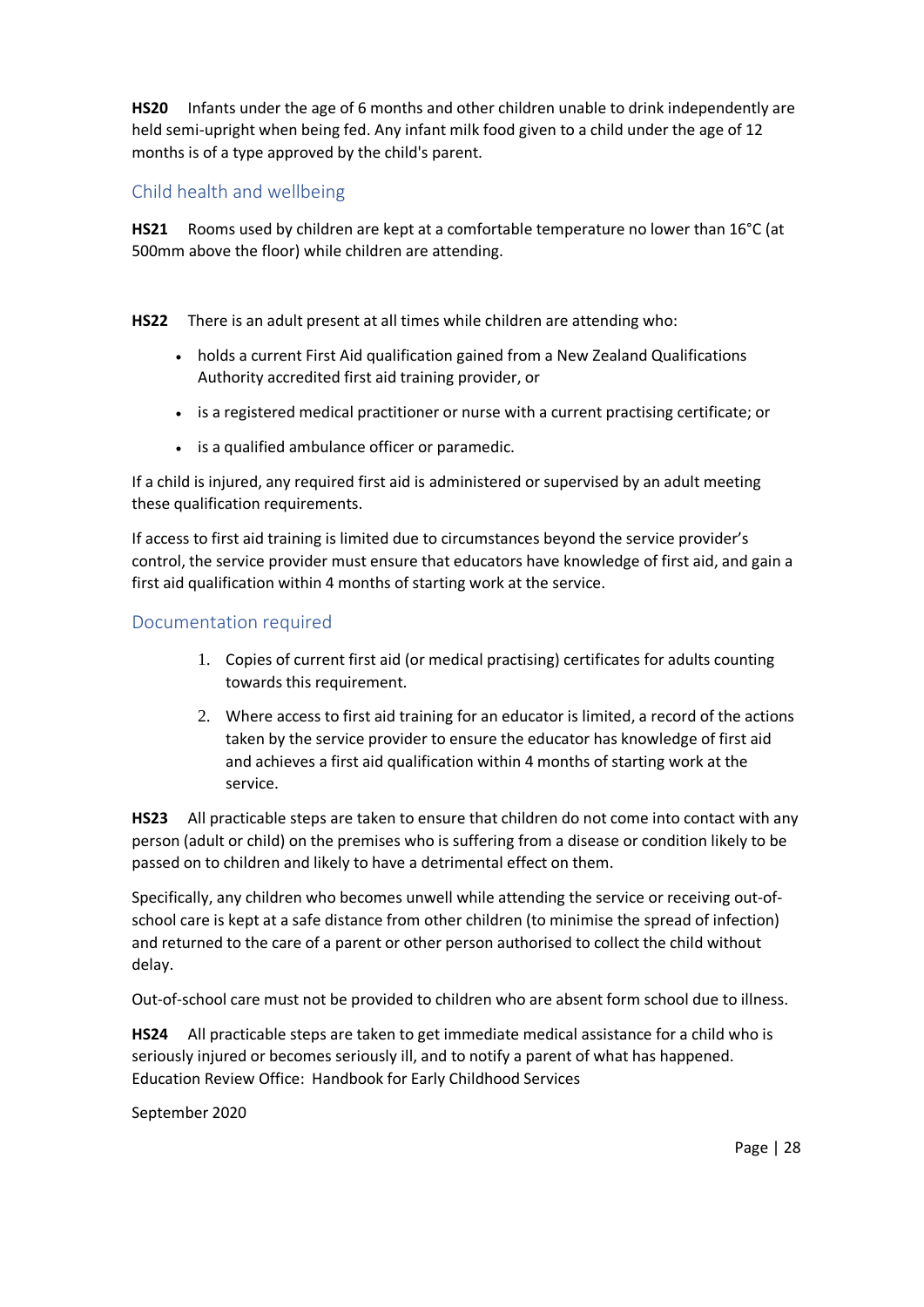### Documentation required

1. A record of all injuries, illnesses and incidents that occur at the service.

Records include:

- the child's name;
- the date, time and description of the injury, illness or incident;
- actions taken and by whom; and
- evidence that parents have been informed.

2. A procedure outlining the service's response to injury, illness and incident, including the review and implementation of practices as required.

**HS25** Medicine (prescription and non-prescription) is not given to a child unless it is given:

- by a doctor or ambulance personnel in an emergency; or
- by the parent of the child; or
- with the written authority (appropriate to the category of medicine) of a parent.

Medicines are stored safely and appropriately, and are disposed of, or sent home with a parent (if supplied in relation to a specific child) after the specified time.

#### Documentation required

1. A record of the written authority from parents for the administration of medicine in accordance with the requirement for the category of medicine outlined in Appendix 2.

2. A record of all medicine (prescription and non-prescription) given to children attending the service. Records include:

- name of the child;
- name and amount of medicine given;
- date and time medicine was administered and by whom; and
- evidence of parental acknowledgement.

**HS26** Adults who administer medicine to children (other than their own) are provided with information and/or training relevant to the task.

#### Documentation required

A record of training and/or information provided to adults who administer medicine to children (other than their own) while at the service.

**HS27** Children are washed when they are soiled or pose a health risk to themselves or others.

Education Review Office: Handbook for Early Childhood Services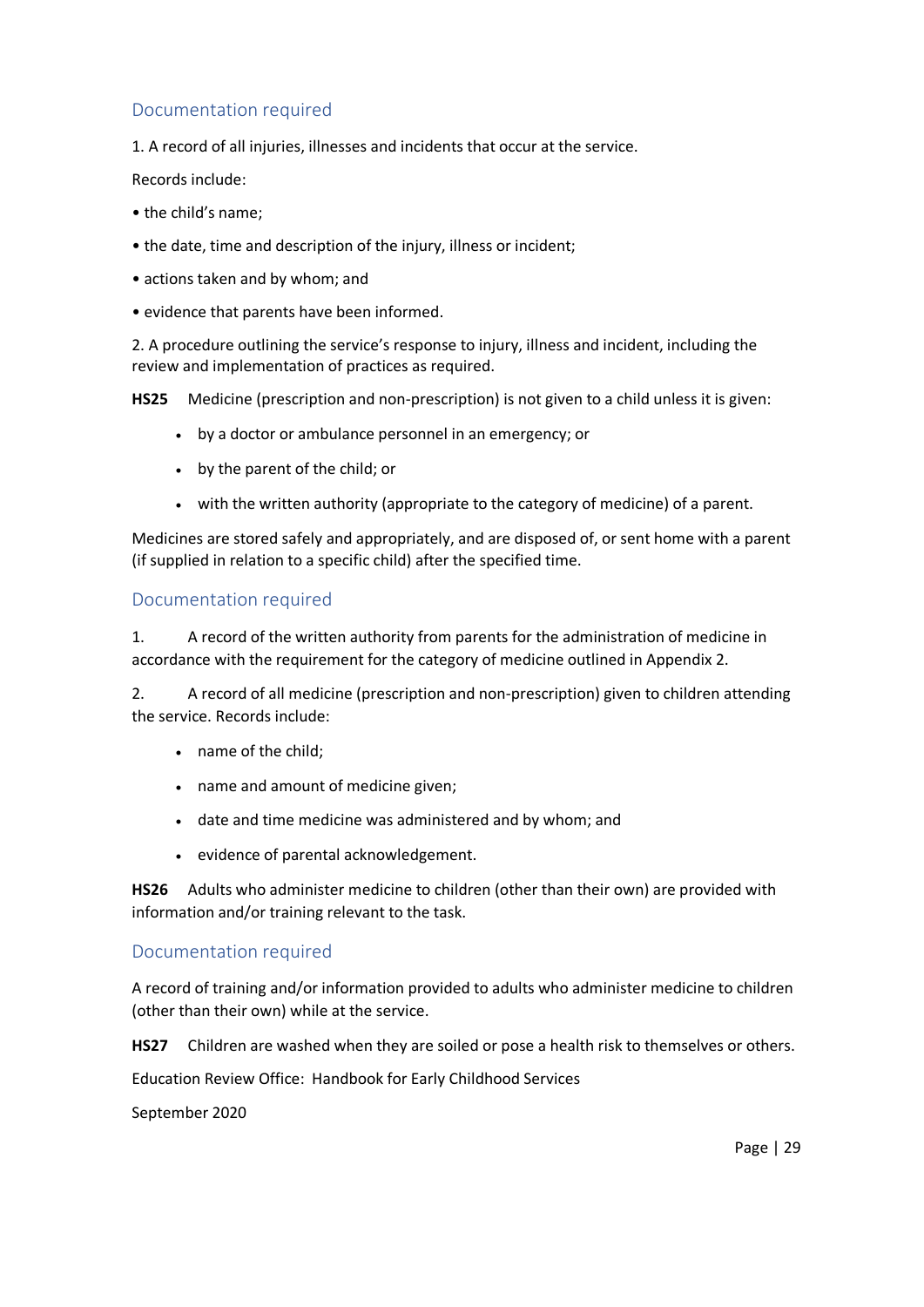## Child protection

**HS28** There is a written child protection policy that meets the requirements of the Vulnerable Children Act 2014. The policy contains provisions for the identification and reporting of child abuse and neglect, and information about how the service will keep children safe from abuse and neglect, and how it will respond to suspected child abuse and neglect.

The policy must be reviewed every three years.

#### Documentation required

1. A written child protection policy that contains:

a. provisions for the service's identification and reporting of child abuse and neglect;

b. information about the practices the service employs to keep children safe from abuse and neglect; and

c. information about how the service will respond to suspected child abuse and neglect.

2. A procedure that sets out how the service will identify and respond to suspected child abuse and/or neglect.

**HS29** All practicable steps are taken to protect children from exposure to inappropriate material (for example, of an explicitly sexual or violent nature).

**HS30** Coordinators and educators must not use, or be under the influence of, alcohol or any other substance that has a detrimental effect on their functioning or behaviour while responsible for children attending the service.

**HS31** All practicable steps are taken to ensure that children do not come into contact with any person on the premises who is under the influence of alcohol or any other substance that has a detrimental effect on their functioning or behaviour.

**HS32** No person on the premises smokes in any area which is available for use by children or for food preparation while children are attending the service.

### Notification

**HS33** Where there is a serious injury or illness or incident involving a child while at the service that is required to be notified to a specified agency, the service provider must also notify the Ministry of Education at the same time.

#### Documentation required

A copy of the notification sent to the specified agency.

Education Review Office: Handbook for Early Childhood Services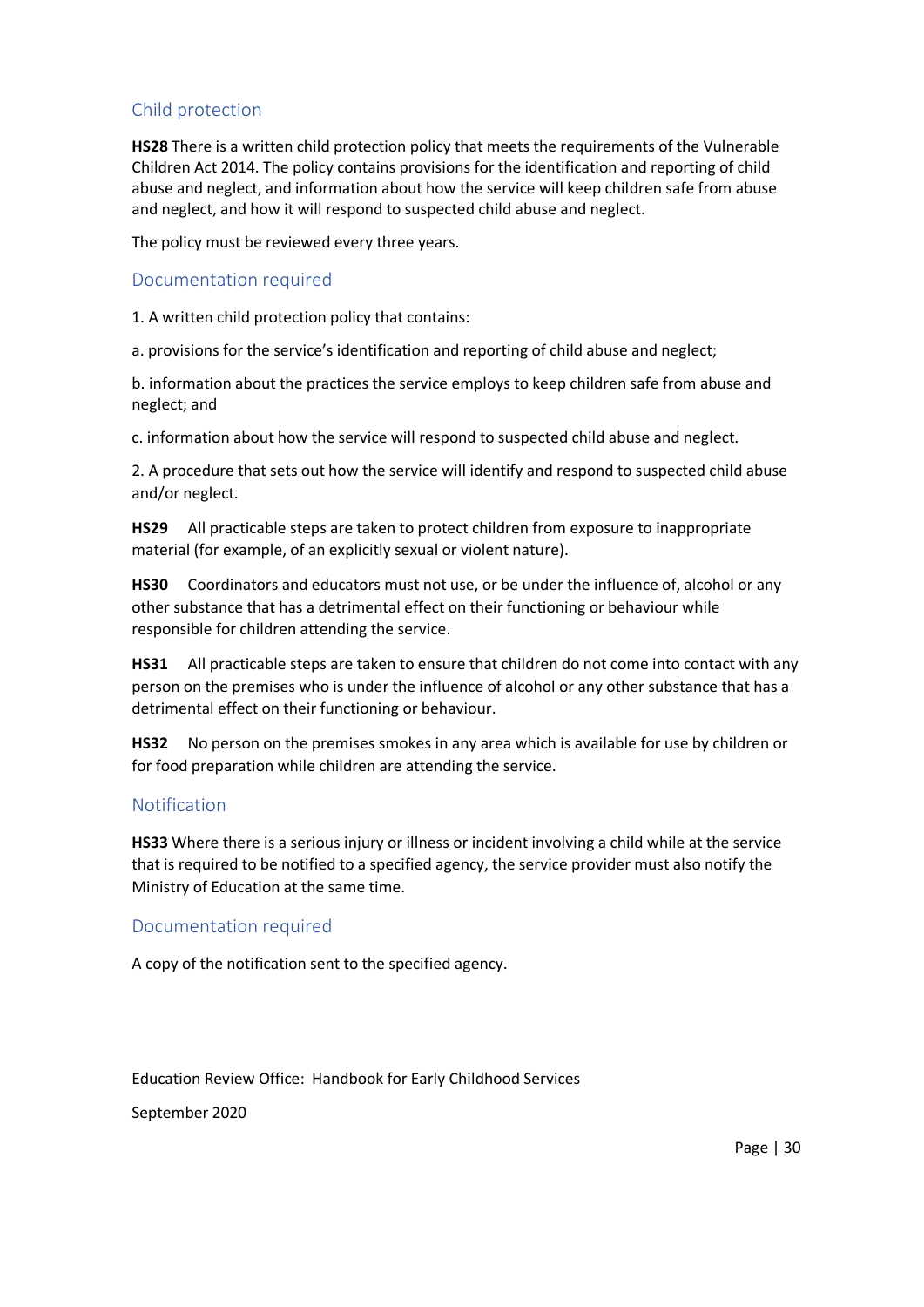#### Supervision

**HS34** Every educator must ensure that they actively supervise children, at all times, while they attend the service.

### Documentation required

A written supervision plan that ensures the good health and safety of children enrolled in the service is maintained at all times.

The plan must be specific to the premise and the number, age, abilities and enrolled hours of the children attending and must show how the educator will actively supervise children attending the service. It must include, but is not limited to:

• how the premise will be arranged, across all indoor and outdoor spaces likely to be used at any time while children are attending the home, to enhance supervision of children;

• how children will be supervised while they are;

- involved in activities or routines (such as sleeping, eating and toileting) in separate parts of the home;

- using play equipment and resources, both indoors and outdoors;

- interacting with other people in the home, including visitors; and

- using technology or while they are in the presence of technology while it is being used by others in the home.

Education Review Office: Handbook for Early Childhood Services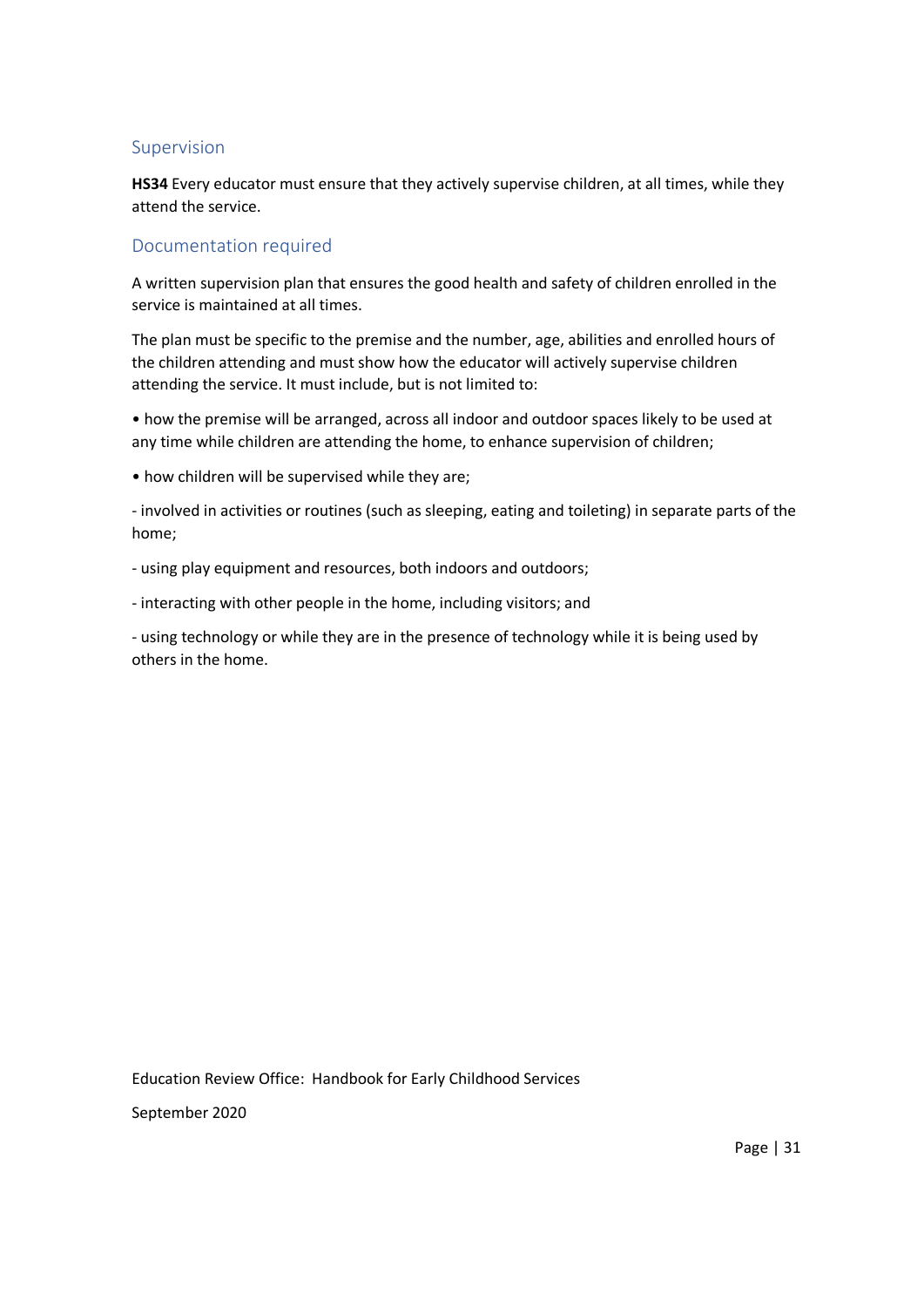#### GOVERNANCE, MANAGEMENT AND ADMINISTRATION

Regulation 47 – Governance, management, and administration standard: general

- (1) The governance, management, and administration standard: general is the standard that requires every licensed service provider to whom this regulation applies to ensure that—
	- (a) the service is effectively governed and is managed in accordance with good management practices; and
	- (b) the service provider regularly collaborates with—
		- (i) parents and family or whānau of children enrolled in the service; and
		- (ii) the adults responsible for providing education and care as part of the service; and
	- (c) appropriate documentation and records are—
		- (i) developed, maintained, and regularly reviewed; and
		- (ii) made available where appropriate—
		- (A) at any reasonable time on request by a parent of a child enrolled in the service; and
		- (B) at any time on request by any person exercising powers or carrying out functions under Part 26 of the Act; and
	- (d) adequate information is made available to parents of enrolled children and, where appropriate, to the families or whānau of those children about the operation of the service; and
	- (e) all reasonable steps are taken to provide staff employed or engaged in the service with adequate professional support, professional development opportunities, and resources.
- (2) Each licensed service provider to whom this regulation applies must comply with the governance, management, and administration standard: general.
- 9 Criteria to assess governance, management and administration standard

Parent involvement and information

**GMA1** Parents are advised how to access:

• information concerning their child;

Education Review Office: Handbook for Early Childhood Services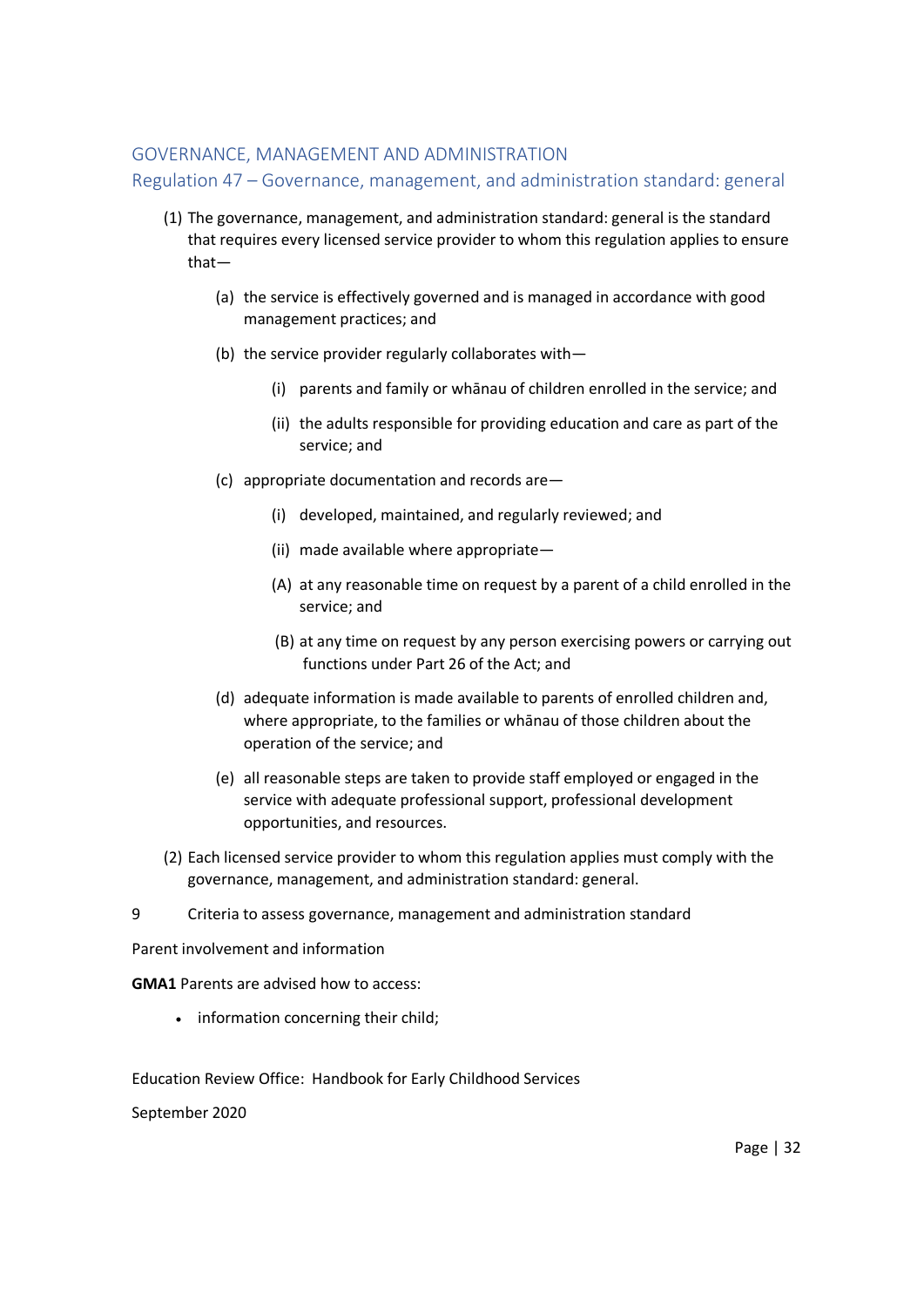- the service's operational documents (such as its philosophy, policies, and procedures and any other documents that set out how day to day operations will be conducted);
- the most recent Education Review Office report regarding the service;
- the Education (Early Childhood Services) Regulations 2008, and the Licensing Criteria for Home-based Education and Care Services 2008;
- the full names and qualifications of each person counting towards regulated qualification requirements;
- the service's current licence certificate; and
- a procedure people should follow if they wish to complain about non-compliance with the Regulations or criteria.

### Documentation required

1. Evidence (such as a newsletter or enrolment pack information) of compliance with the criterion.

2. A procedure people should follow if they wish to complain about non-compliance with the Regulations or criteria. The procedure includes the option to contact the local Ministry of Education office and provides contact details.

**GMA2** Information is provided to parents about:

- how they can be involved in the service;
- any fees charged by the service;
- the amount and details of the expenditure of any Ministry of Education funding received by the service; and
- any planned reviews and consultation.
- whether or not out-of-school care will be provided in the educator's home while their child is attending.

### Documentation required

- 1. Written information letting parents know:
- how they can be involved in the service;
- any fees charged by the service;
- the amount and details of the expenditure of any Ministry of Education funding received by the service; and
- about any planned reviews and consultation.

Education Review Office: Handbook for Early Childhood Services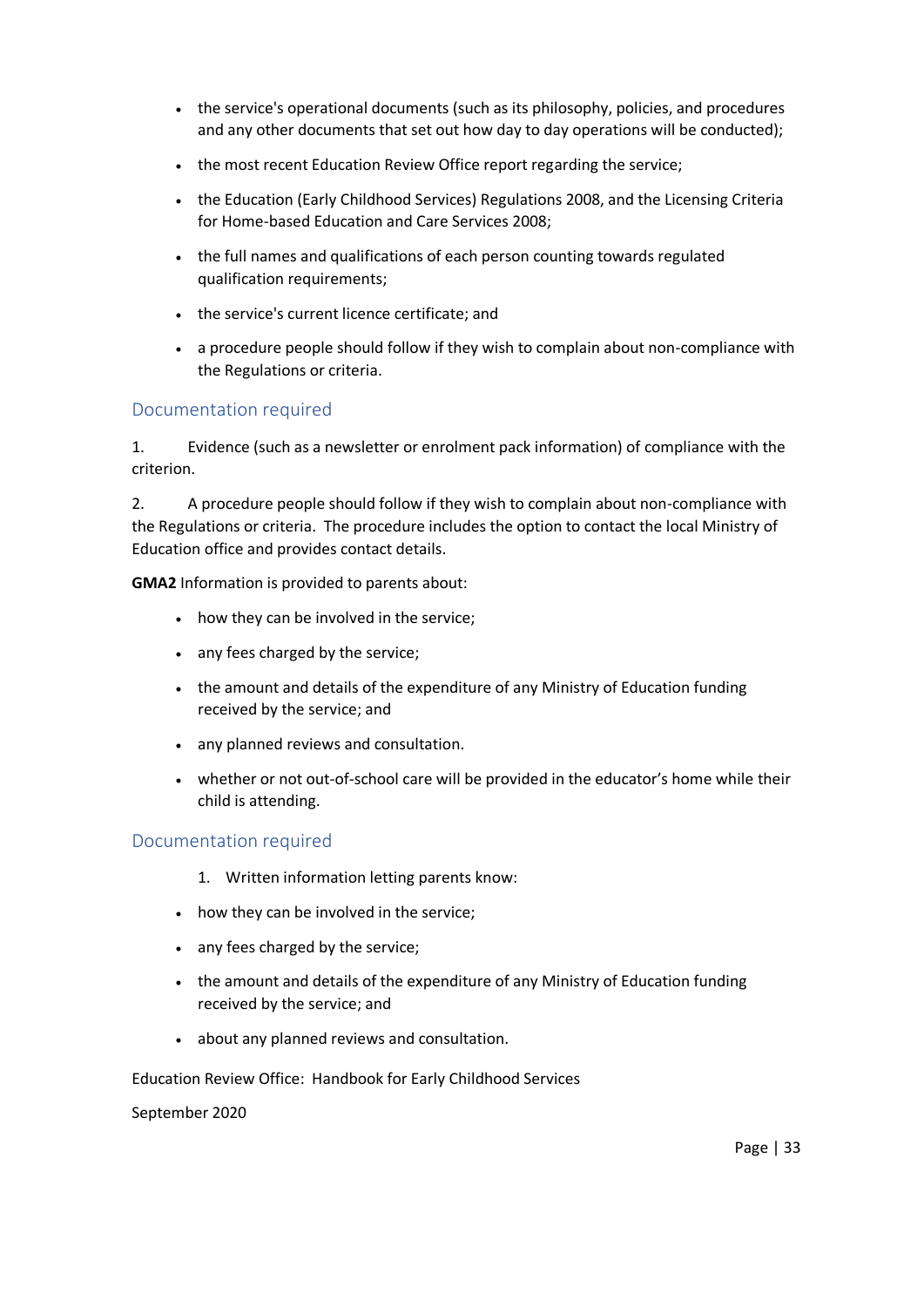- 2. For services offering out-of-school care, evidence of:
	- written notice advising parents if the home their child is attending will have children receiving out-of-school care; and
	- written parent acknowledgement of the written notice.

**GMA3** Parents of children attending the service and adults providing education and care are provided with opportunities to contribute to the development and review of the service's operational documents (such as philosophy, policies, and procedures and any other documents that set out how day to day operations will be conducted).

### Documentation required

Evidence of opportunities provided for parents and adults providing education and care to contribute to the development and review of the service's operational documents.

#### Professional practices

**GMA4** A philosophy statement guides the service's operation.

### Documentation required

A written statement expressing the service's beliefs, values, and attitudes about the provision of early childhood education and care.

**GMA5** An ongoing process of self-review helps the service maintain and improve the quality of its education and care.

#### Documentation required

1. A process for reviewing and evaluating the service's operation (for example, its curriculum, learning and teaching practices, philosophy, policies, and procedures) by the people involved in the service. The process is consistent with criterion GMA3, and includes a schedule showing timelines for planned review of different areas of operation.

2. Recorded outcomes from the review process.

**GMA6** Effective human resource management practices are implemented for educators and staff.

#### Documentation required

Processes for human resource management. Processes at least include:

- procedures for the selection and appointment of suitable educators;
- job/role descriptions;

Education Review Office: Handbook for Early Childhood Services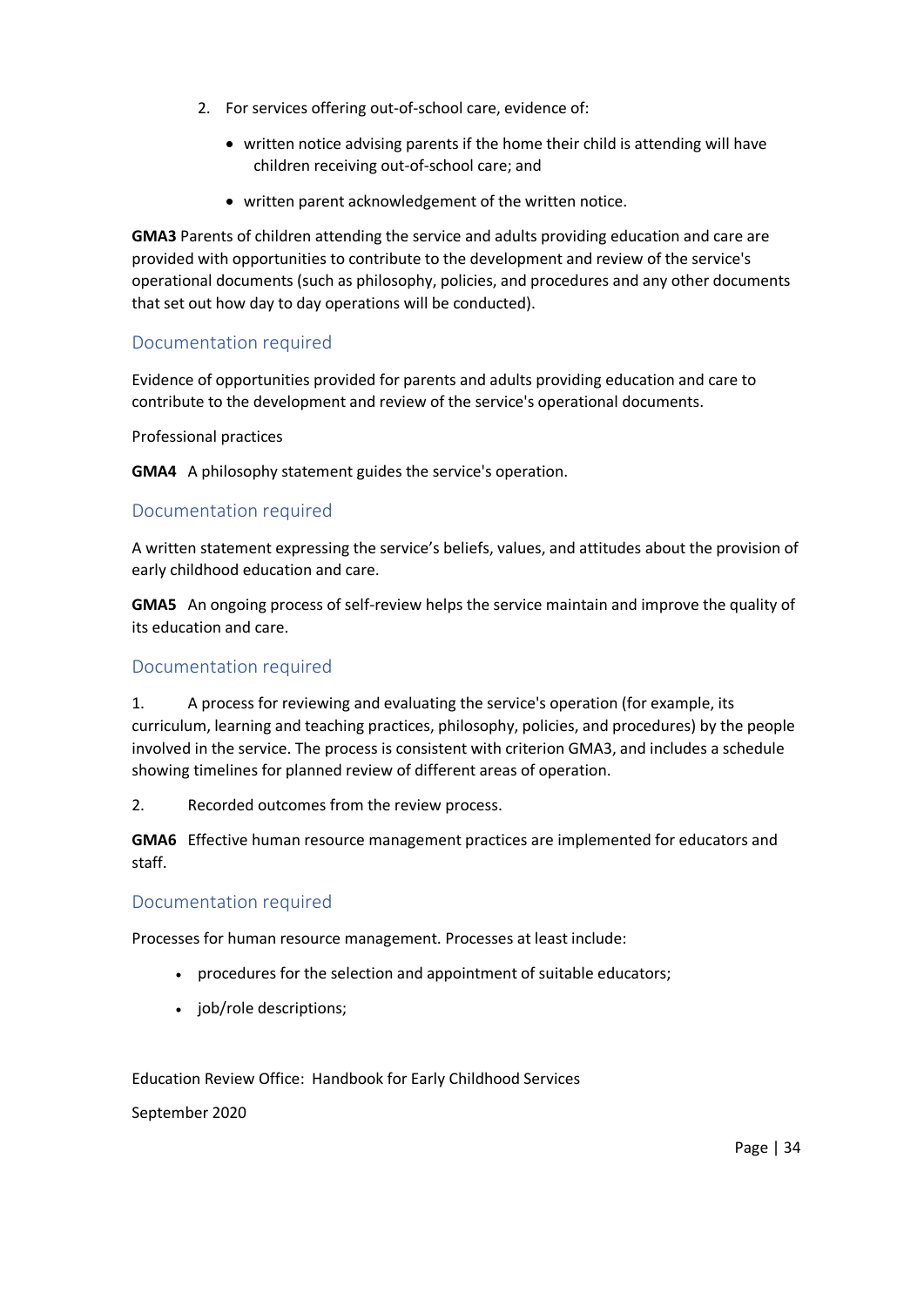- training plans for educators with little or no previous experience in early childhood education;
- induction procedures into the service;
- a system of regular appraisal;
- provision for professional development;
- a definition of serious misconduct; and
- discipline/dismissal procedures.

**GMA6A** All children's workers who have access to children are safety checked in accordance with the Vulnerable Children Act 2014.

Safety checks must be undertaken and the results obtained before the worker has access to children.

The results of the safety checks must be recorded and the record kept as long as the person is employed at the service.

Every children's worker must be safety checked every three years. Safety checks may be carried out by the employer or another person or organisation acting on their behalf.

#### Documentation required

1. A written procedure for safety checking all children's workers before they have access to children that meets the safety checking requirements of the Vulnerable Children Act 2014; and

2. A record of all safety checks and the results.

#### Planning and documentation

**GMA7** An annual plan guides the service's operation.

### Documentation required

An annual plan identifying 'who', 'what', and 'when' in relation to key tasks undertaken each year.

**GMA8** An annual budget guides financial expenditure.

#### Documentation required

An annual budget setting out the service's estimated revenue and expenses for the year.

The budget includes at least:

- staffing costs, including leave entitlements;
- professional development costs;

Education Review Office: Handbook for Early Childhood Services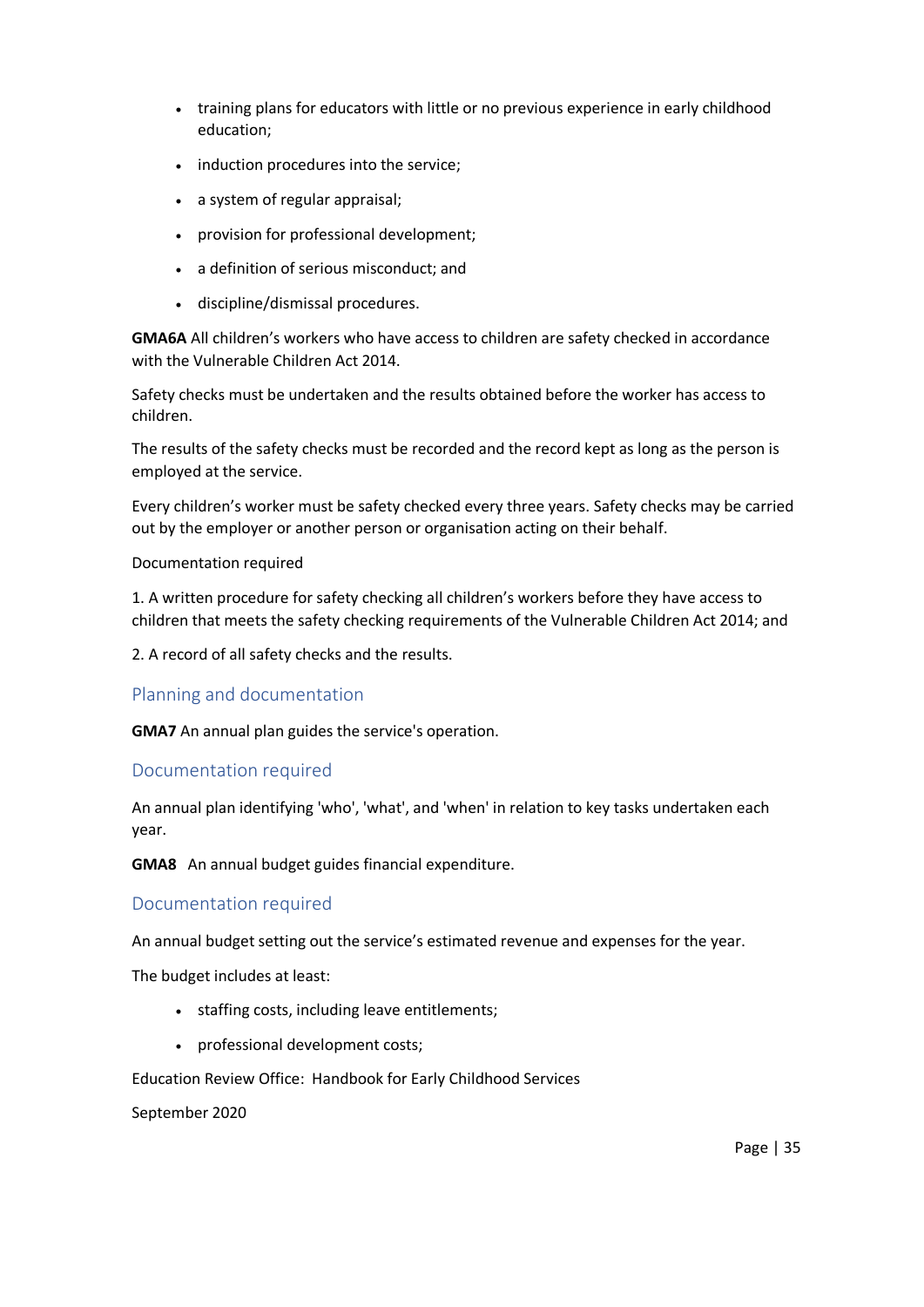- equipment and material costs for the ongoing purchase of new equipment and consumable materials; and
- provision for operational costs and maintenance as appropriate.

**GMA9** Enrolment records are maintained for each child attending. Records are kept for at least 7 years.

### Documentation required

Enrolment records for each child currently attending and for those who have attended in the previous 7 years. Records meet the requirements of the Early Childhood Education Funding Handbook and include at least:

- the child's full name, date of birth, and address;
- the name and address of at least 1 parent;
- details of how at least 1 parent (or someone nominated by them) can be contacted while the child attends the service;
- the name of the medical practitioner (or medical centre) who should, if practicable, be consulted if the child is ill or injured;
- details of any chronic illness/condition that the child has, and of any implications or actions to be followed in relation to that illness/condition;
- the names of the people authorised by the parent to collect the child; and
- any court orders affecting day to day care of, or contact with, the child.

**GMA10** An attendance record is maintained that shows the times and dates of every child's attendance at the service. Records are kept for at least 7 years.

#### Documentation required

An attendance record that meets the requirements outlined in the Early Childhood Education Funding Handbook for children currently attending, and children who have attended in the previous 7 years.

**GMA11** Required documentation is made available as appropriate to parents and Government officials having right of entry to the service under the Education and Training Act 2020..

Education Review Office: Handbook for Early Childhood Services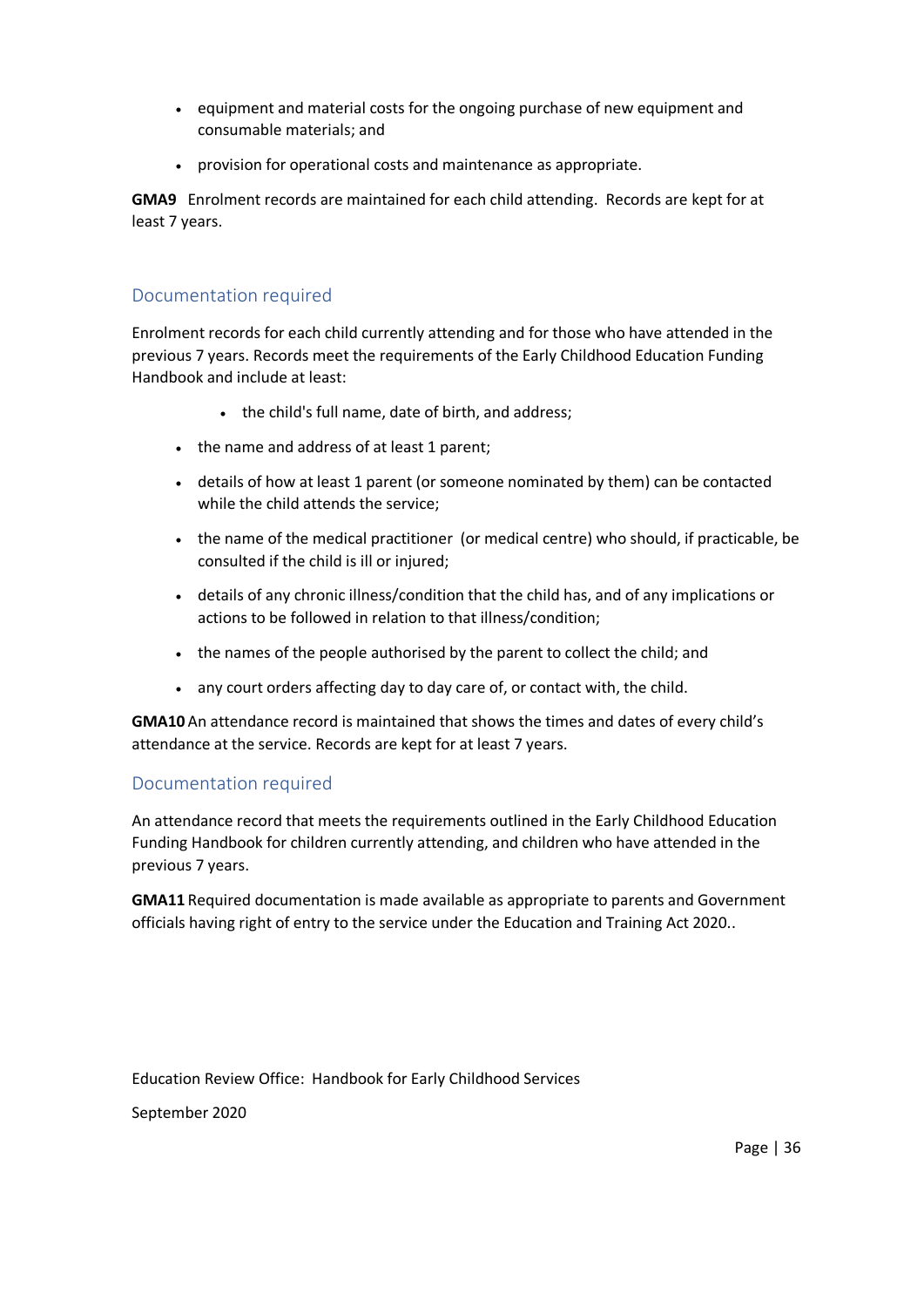## 10 Appendix 1: First Aid kit requirements for criterion PF15

First aid kits should include the following (or these items are available on the premises):

- disposable gloves
- sterile saline solution (or some other means of cleansing wounds)
- safety pins, bandage clips or tape (or some other means of holding dressings in place)
- sterile wound dressings, including sticking plasters
- rolls of stretchable bandage
- triangular bandage (or some other means of immobilising an upper limb injury)
- scissors
- tweezers
- cold pack
- first aid manual
- National Poisons Centre phone number
	- 0800 POISON / 0800 764766.
- Healthline phone number
	- 0800 611 116

The first aid kit may also contain any Category (i) medicines the service chooses to use, providing the appropriate written authority has been gained from parents (see criterion HS25).

Education Review Office: Handbook for Early Childhood Services